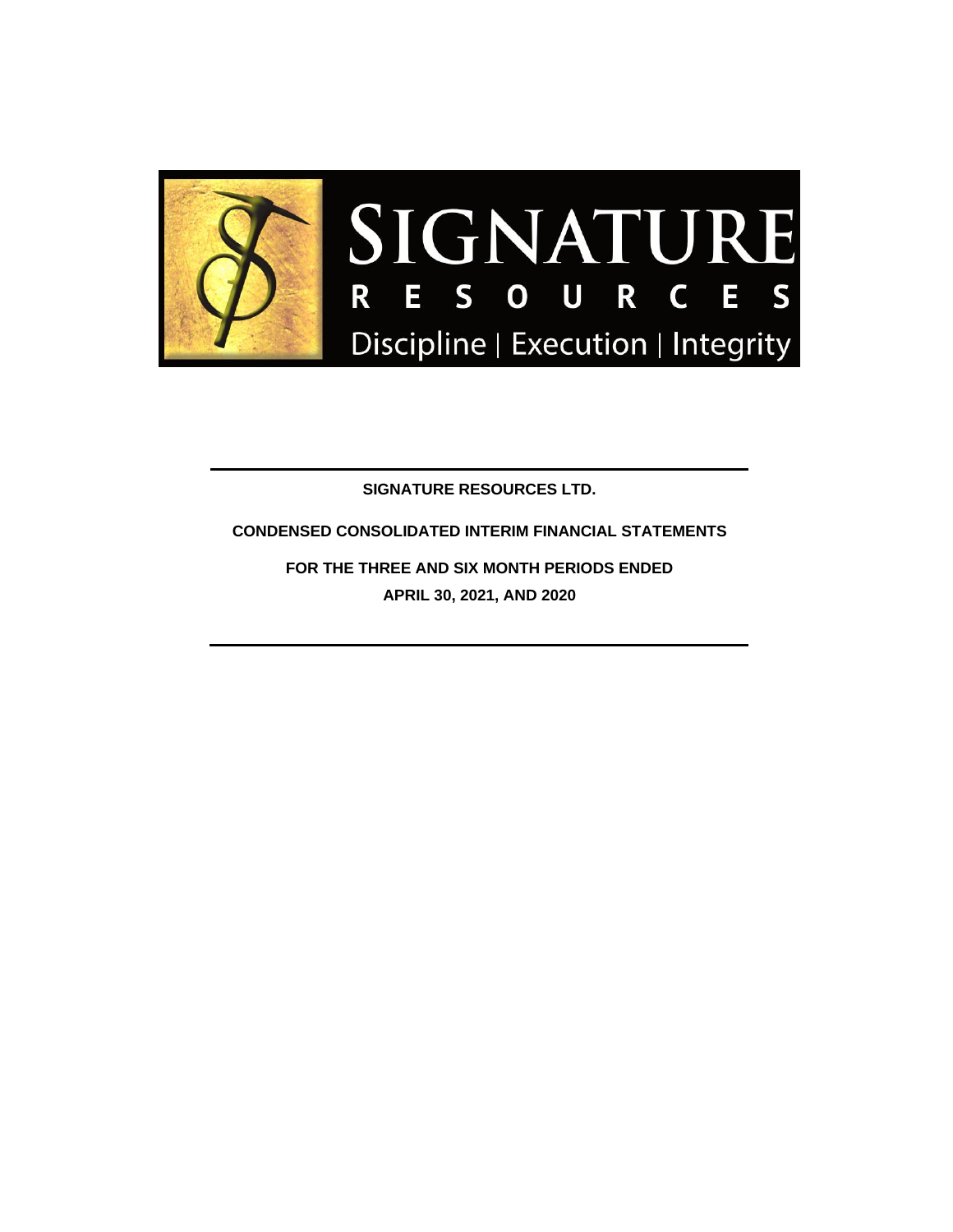#### **Notice of No Auditor Review of Interim Financial Statements**

Under National Instrument 51-102, Part 4, subsection 4.3(3)(a), if an auditor has not performed a review of the interim financial statements, they must be accompanied by a notice indicating that the financial statements have not been reviewed by an auditor.

The management of Signature Resources Ltd. is responsible for the preparation of the accompanying unaudited condensed consolidated interim financial statements. The unaudited condensed consolidated interim financial statement have been prepared in accordance with International Financial Reporting Standards and are considered by management to present fairly the consolidated financial position, operating results and cash flows of the Company.

The Company's independent auditor has not performed a review of these financial statements in accordance with standards established by the Chartered Professional Accountants of Canada for a review of interim financial statements by an entity's auditor. These unaudited condensed consolidated interim financial statements include all adjustments, consisting of normal and recurring items, that management considers necessary for a fair presentation of the consolidated financial position, results of operations and cash flows.

"Robert Vallis" "Jonathan Held"

Robert Vallis, Jonathan Held, Chief Executive Officer Chief Financial Officer

June 25, 2021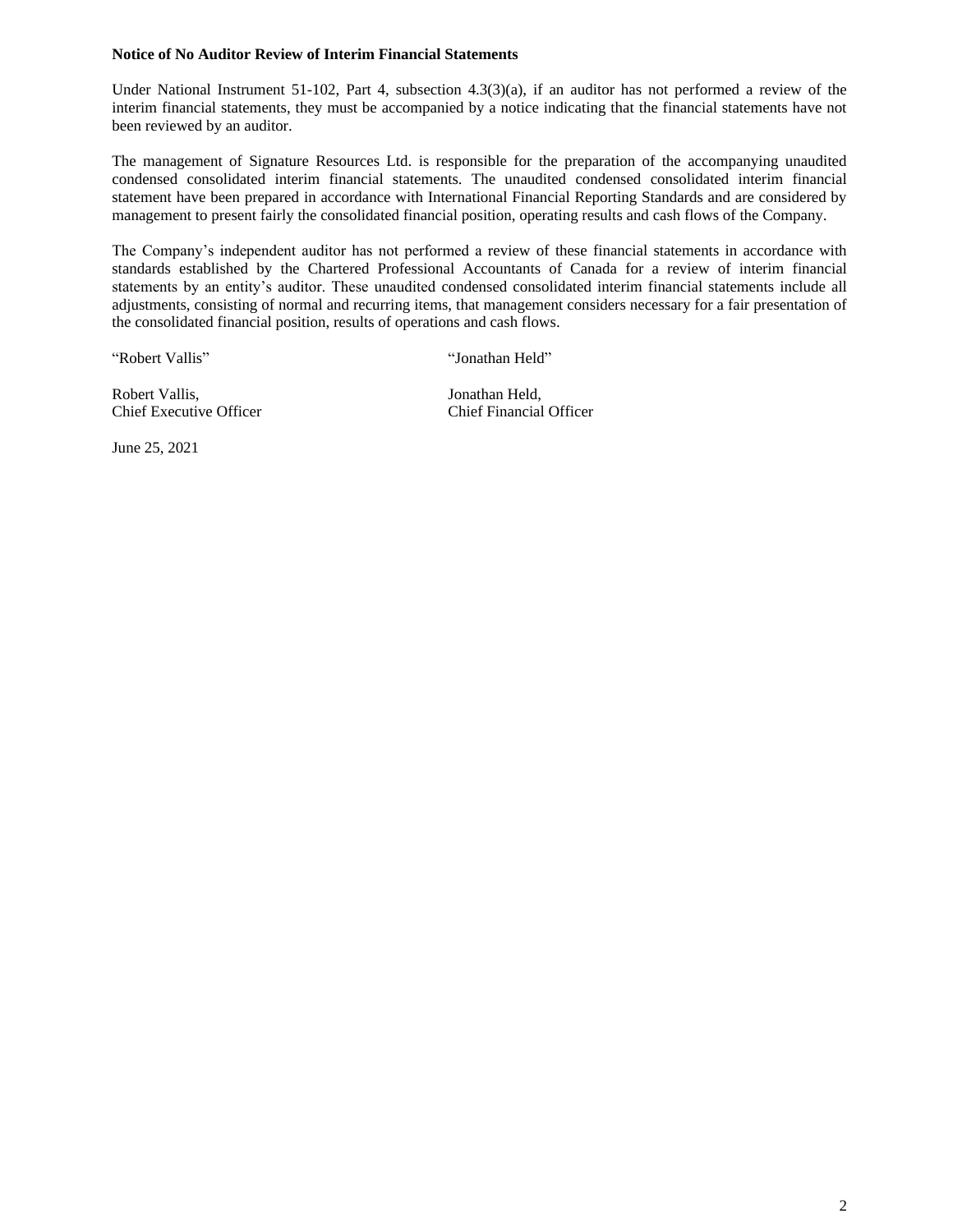## **SIGNATURE RESOURCES LTD. CONDENSED CONSOLIDATED INTERIM STATEMENTS OF FINANCIAL POSITION AS AT**

**(Expressed in Canadian dollars)**

|                                                                                  | <b>Note</b>    | April 30<br>2021 | October 31<br>2020 |
|----------------------------------------------------------------------------------|----------------|------------------|--------------------|
|                                                                                  |                | \$               | \$                 |
| <b>ASSETS</b>                                                                    |                |                  |                    |
| <b>CURRENT</b>                                                                   |                |                  |                    |
| Cash                                                                             |                | 1,443,599        | 462,184            |
| Investments                                                                      | $\overline{4}$ | 1,500,000        |                    |
| Amounts receivable                                                               |                | 217,104          | 63,100             |
| Prepaid expenses and deposit                                                     |                | 90,100           | 22,686             |
| Total current assets                                                             |                | 3,250,803        | 547,970            |
| Equipment                                                                        | 5              | 502,093          | 283,913            |
| Exploration and evaluation assets                                                | 6              | 8,046,505        | 6,401,261          |
| <b>Total assets</b>                                                              |                | 11,799,401       | 7,233,144          |
| <b>LIABILITIES</b><br><b>CURRENT</b><br>Accounts payable and accrued liabilities | 7,9            | 1,323,334        | 1,591,182          |
| Deferred premium liability                                                       | 14             | 25,475           |                    |
| <b>Total current liabilities</b>                                                 |                | 1,348,809        | 1,591,182          |
| Rehabilitation provision                                                         | 10             | 273,847          | 273,847            |
| <b>Total liabilities</b>                                                         |                | 1,622,656        | 1,865,029          |
| <b>SHAREHOLDERS' EQUITY</b>                                                      |                |                  |                    |
| Share capital                                                                    | 8              | 12,377,363       | 7,730,552          |
| Contributed surplus                                                              | 8              | 2,937,071        | 2,249,444          |
| Deficit                                                                          |                | (5, 137, 689)    | (4,611,881)        |
| Total shareholders' equity                                                       |                | 10,176,745       | 5,368,115          |
| Total liabilities and shareholders' equity                                       |                | 11,799,401       | 7,233,144          |

NATURE OF BUSINESS AND CONTINUING OPERATIONS (Note 1) COMMITMENTS AND CONTINGENCIES (Notes 6, 10 & 12) SUBSEQUENT EVENTS (Note 16)

*"Signed" "Signed"*

Paolo Lostritto, Director **Stephen Timms, Director**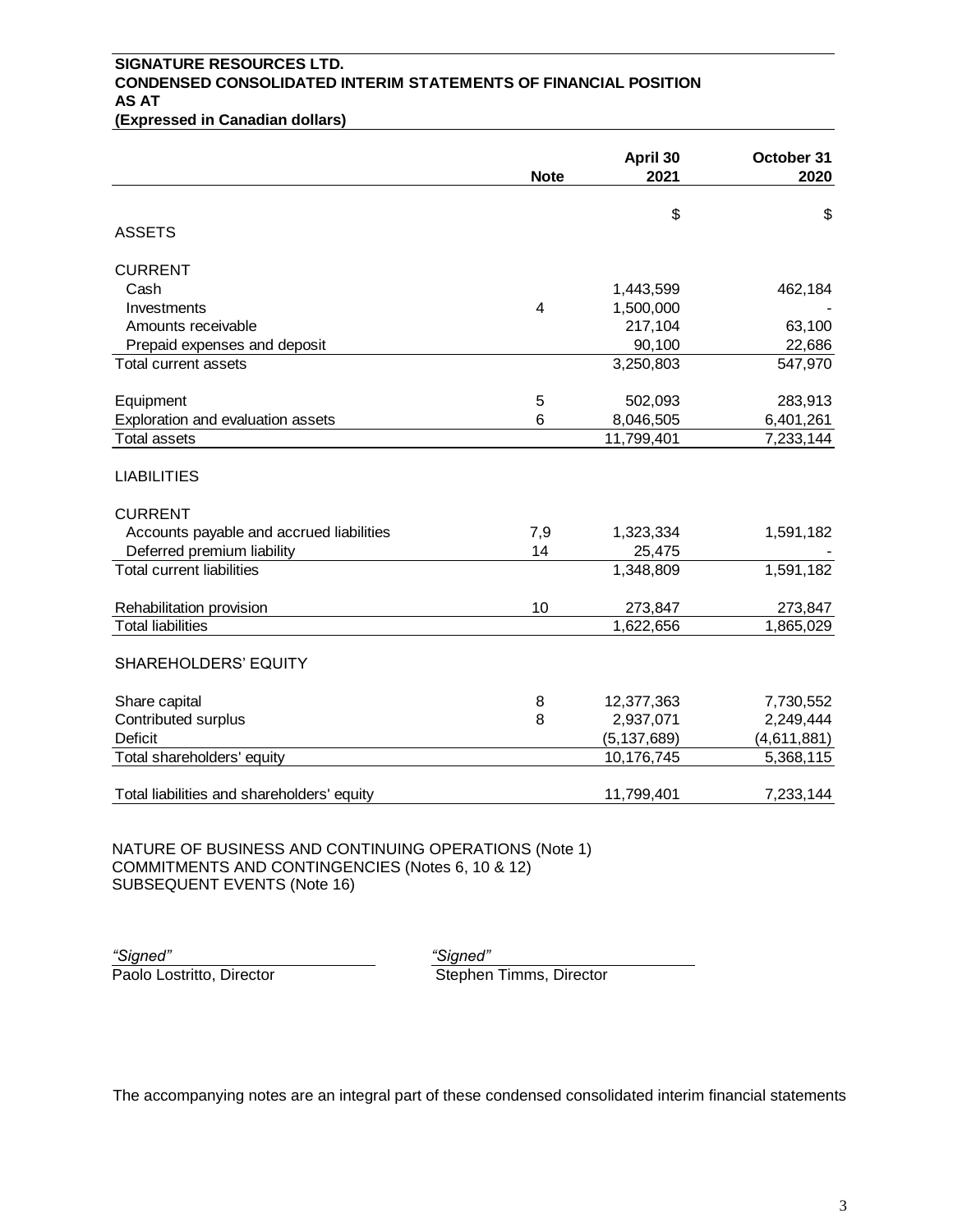#### **SIGNATURE RESOURCES LTD. CONDENSED CONSOLIDATED INTERIM STATEMENTS OF LOSS AND COMPREHENSIVE LOSS FOR THE THREE AND SIX MONTH PERIODS ENDED APRIL 30, (Expressed in Canadian dollars)**

|                                                                | Three months ended, |             | Six months ended, |             |             |
|----------------------------------------------------------------|---------------------|-------------|-------------------|-------------|-------------|
|                                                                | <b>Note</b>         | 2021        | 2020              | 2021        | 2020        |
| <b>GENERAL AND ADMINISTRATION</b>                              |                     |             |                   | \$          | \$          |
|                                                                |                     |             |                   |             |             |
| Salaries and wages                                             | 7                   | 138,600     | 76,200            | 263,880     | 198,809     |
| Office and general                                             |                     | 92,454      | 27,288            | 139,839     | 65,924      |
| Professional fees                                              |                     | 40,883      | 72,095            | 65,495      | 109,935     |
| Share-based payments                                           | 7,8                 | 105,096     | 3,936             | 326,262     | 10,303      |
| Depreciation                                                   | 5                   | 33,981      | 20,505            | 62,966      | 41,010      |
| NET LOSS BEFORE OTHER ITEMS                                    |                     | (411,014)   | (200, 024)        | (858, 442)  | (425, 981)  |
| Premium on flow-through shares income                          | 14                  | 180,144     |                   | 254,389     |             |
| Foreign exchange income (loss)                                 |                     | 311         | 1,066             | (855)       | 911         |
| Interest expense                                               | 11                  |             | (3,483)           |             | (6,896)     |
| Gain on forgiveness of debt                                    | 8                   |             |                   | 79,100      |             |
| NET LOSS AND COMPREHENSIVE LOSS                                |                     | (230,559)   | (202,441)         | (525,808)   | (431,966)   |
|                                                                |                     |             |                   |             |             |
| LOSS PER SHARE, basic and diluted                              |                     | (0.00)      | (0.00)            | (0.00)      | (0.00)      |
| Weighted average number of common shares, basic<br>and diluted |                     | 207,964,594 | 108,356,784       | 160,685,501 | 108,144,408 |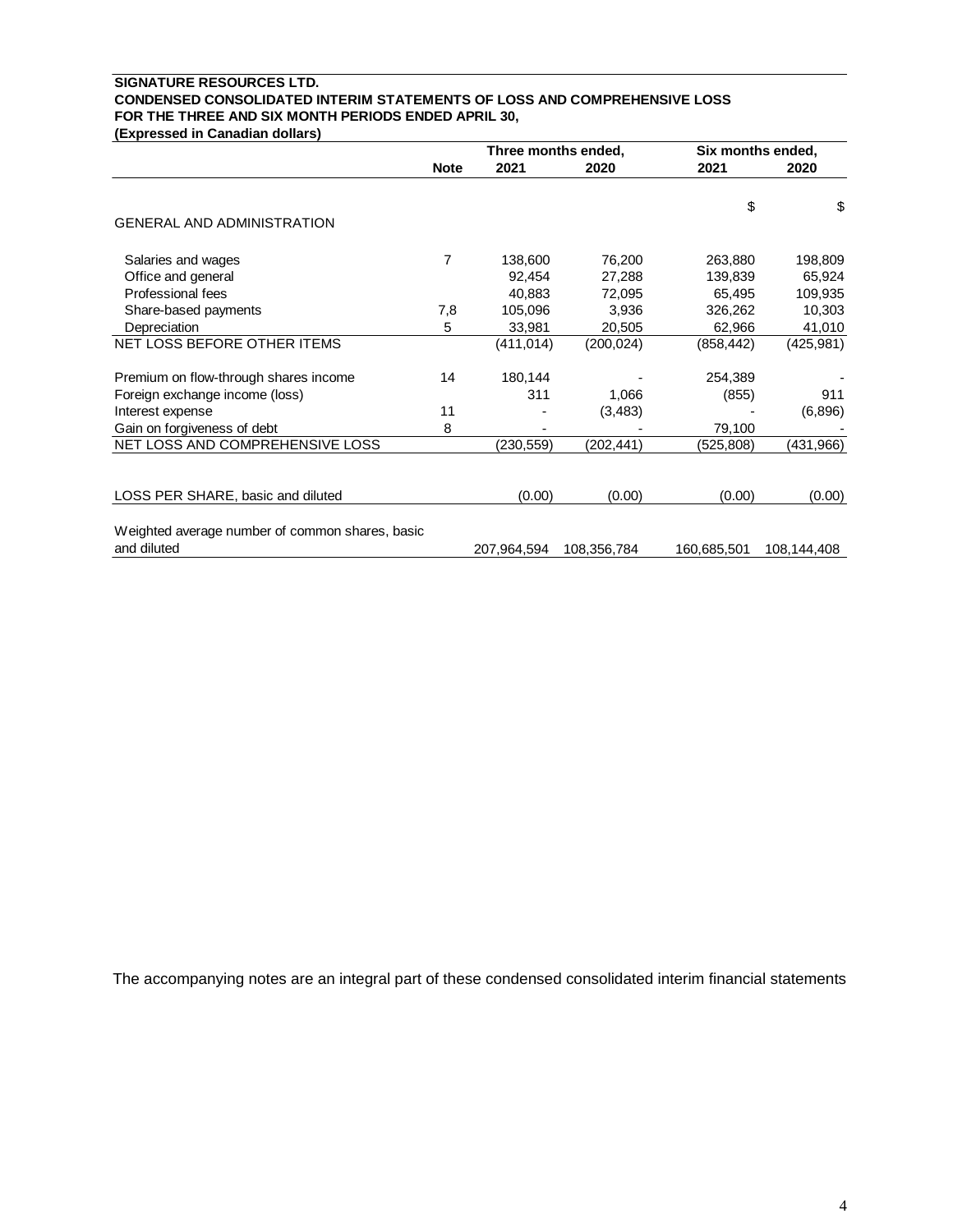## **SIGNATURE RESOURCES LTD. CONDENSED CONSOLIDATED INTERIM STATEMENTS OF CASH FLOWS FOR THE SIX MONTH PERIODS ENDED APRIL 30, (Expressed in Canadian dollars)**

|                                                                  | <b>Note</b> | 2021        | 2020                    |
|------------------------------------------------------------------|-------------|-------------|-------------------------|
|                                                                  |             | \$          | \$                      |
| <b>OPERATING ACTIVITIES</b>                                      |             |             |                         |
| Net loss for the period                                          |             |             | $(525,808)$ $(431,966)$ |
|                                                                  |             |             |                         |
| Items not affecting cash:                                        |             |             |                         |
| Depreciation expense                                             | 5           | 62,966      | 41,010                  |
| Share-based payments                                             | 8           | 326,262     | 10,303                  |
| Premium on flow-through shares income                            | 14          | (254, 389)  |                         |
| Interest expense                                                 | 11          |             | 6,896                   |
| Gain on forgiveness of debt                                      | 8           | (79, 100)   |                         |
| Shares issued for services                                       | 8           | 36,000      |                         |
|                                                                  |             |             | $(434,069)$ $(373,757)$ |
| Changes in non-cash working capital items:<br>Amounts receivable |             |             |                         |
|                                                                  |             | (154,004)   | (4,801)                 |
| Prepaid expenses and deposit                                     |             | (67, 414)   | 8,229                   |
| Accounts payable and accrued liabilities                         |             | 203,207     | 194,141                 |
| Cash flows used in operating activities                          |             | (452,280)   | (176, 188)              |
| <b>FINANCING ACTIVITIES</b>                                      |             |             |                         |
| Shares to be issued related to private placement                 | 8           |             | (240, 804)              |
| Proceeds from private placement                                  | 8           | 4,418,182   | 322,104                 |
| Share issuance costs                                             | 8           | (157, 519)  | (13, 577)               |
| Proceeds from warrant exercise                                   | 8           | 599,422     |                         |
| Investments                                                      | 4           | (1,500,000) |                         |
| Cash flows from financing activities                             |             | 3,360,085   | 67,723                  |
| <b>INVESTING ACTIVITIES</b>                                      |             |             |                         |
| Expenditures on exploration and evaluation assets                | 6           | (1,643,025) | (97, 148)               |
| Expenditures on equipment                                        | 5           | (283, 365)  |                         |
| Cash flows used in investing activities                          |             | (1,926,390) | (97, 148)               |
| Change in cash during the period                                 |             |             | 981,415 (205,613)       |
| Cash, beginning of period                                        |             |             | 462,184 267,639         |
| Cash, end of period                                              |             | 1,443,599   | 62,026                  |
| Non-cash activities:                                             |             |             |                         |
| Depreciation included in exploration and evaluation assets       | 5           | 2,219<br>\$ | 2,220<br>\$             |
| Exercise of options                                              | 8           | \$100,000   | \$                      |
| Shares for debt                                                  | 8           | \$291,955   | \$                      |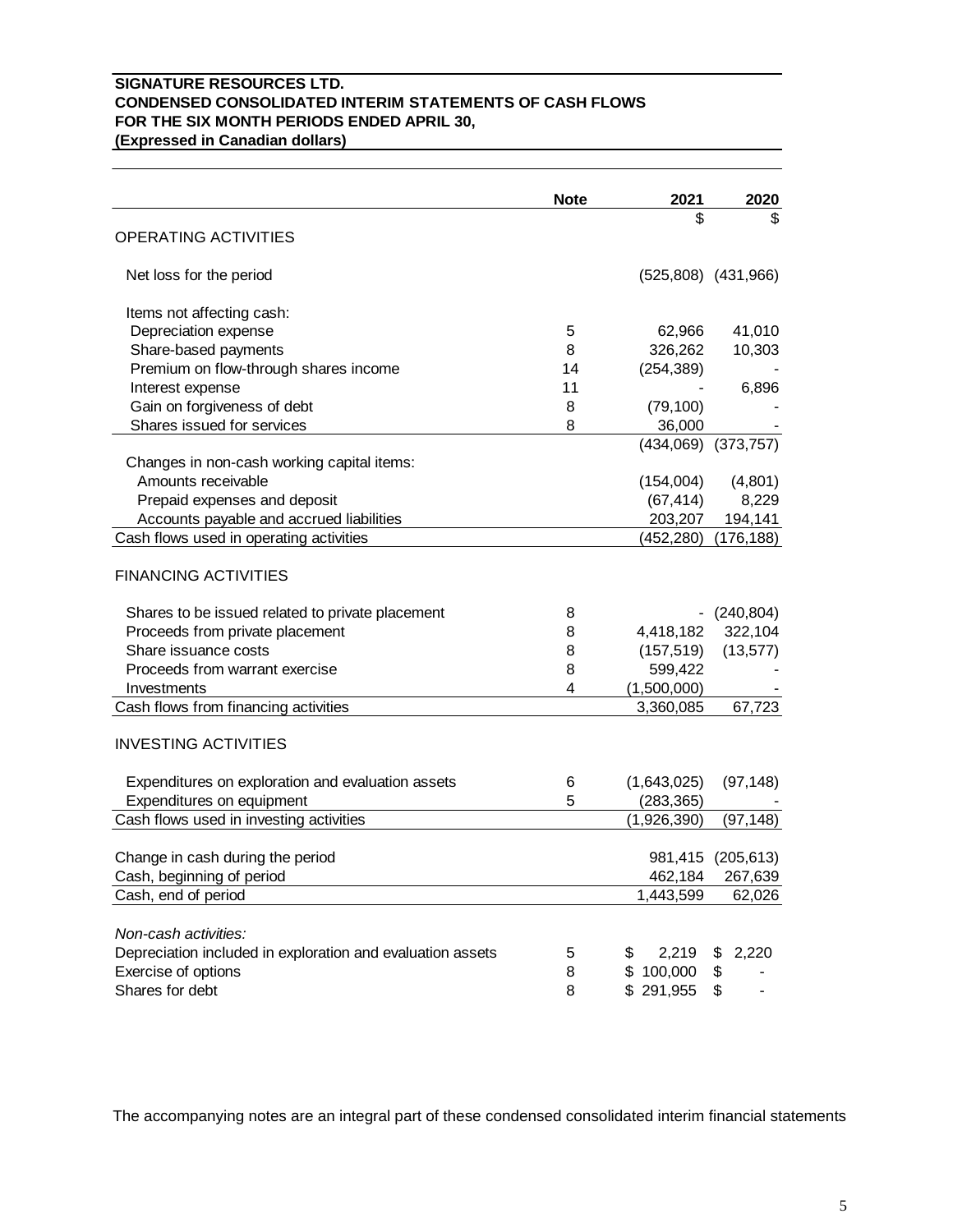## **SIGNATURE RESOURCES LTD. CONDENSED CONSOLIDATED INTERIM STATEMENTS OF CHANGES IN EQUITY FOR THE PERIODS ENDED APRIL 30, 2021 AND 2020 (Expressed in Canadian dollars)**

|                                                | <b>Note</b> | <b>Number of</b><br><b>Shares</b> | Number of<br>Shares to be<br><b>Issued</b> | <b>Share Capital</b> | <b>Shares to</b><br>be Issued | <b>Contributed</b><br><b>Surplus</b> | <b>Deficit</b> | <b>Total</b> |
|------------------------------------------------|-------------|-----------------------------------|--------------------------------------------|----------------------|-------------------------------|--------------------------------------|----------------|--------------|
|                                                |             |                                   |                                            | \$                   | \$                            | \$                                   | \$             | \$           |
| Balance, October 31, 2019                      |             | 101,914,704                       | 4,816,080                                  | 6,303,209            | 240,804                       | 1,484,219                            | (3,617,720)    | 4,410,512    |
| Private placement                              | 8           | 6,442,080                         | (4,816,080)                                | 322,104              | (240, 804)                    |                                      |                | 81,300       |
| <b>Issuance of warrants</b>                    |             |                                   |                                            | (84, 564)            |                               | 84,564                               |                |              |
| Share issuance costs                           | 8           |                                   |                                            | (13, 577)            |                               |                                      |                | (13, 577)    |
| Share-based payments                           | 8           |                                   |                                            |                      |                               | 10,303                               |                | 10,303       |
| Net loss and comprehensive loss for the period | 8           |                                   |                                            |                      |                               |                                      | (431,966)      | (431,966)    |
| Balance, April 30, 2020                        |             | 108,356,784                       | $\blacksquare$                             | 6,527,172            | $\sim$                        | 1,579,086                            | (4,049,686)    | 4,056,572    |
|                                                |             |                                   |                                            |                      |                               |                                      |                |              |
| Balance, October 31, 2020                      |             | 142,700,804                       | $\overline{\phantom{a}}$                   | 7,730,552            |                               | 2,249,444                            | (4,611,881)    | 5,368,115    |
| Private placements                             | 8           | 54,078,254                        | $\overline{\phantom{a}}$                   | 4,418,182            |                               |                                      |                | 4,418,182    |
| Share issuance costs                           | 8           |                                   |                                            | (157, 519)           |                               |                                      |                | (157, 519)   |
| <b>Issuance of warrants</b>                    | 8           |                                   |                                            | (514, 422)           |                               | 514,422                              |                |              |
| Shares issued for debt                         | 8           | 5,839,093                         |                                            | 291,955              |                               |                                      |                | 291,955      |
| Shares issued for services                     | 8           | 184,615                           |                                            | 36,000               |                               |                                      |                | 36,000       |
| Exercise of stock options                      | 8           | 1,750,000                         |                                            | 169,674              | $\blacksquare$                | (69, 674)                            |                | 100,000      |
| Exercise of warrants                           | 8           | 5,301,325                         |                                            | 682,805              | $\overline{\phantom{a}}$      | (83, 383)                            |                | 599,422      |
| Share-based payments                           | 8           |                                   |                                            |                      |                               | 326,262                              |                | 326,262      |
| Premium on flow-through shares                 | 14          |                                   | ۰                                          | (279, 864)           |                               |                                      |                | (279, 864)   |
| Net loss and comprehensive loss for the period |             |                                   |                                            |                      |                               |                                      | (525, 808)     | (525, 808)   |
| Balance, April 30, 2021                        |             | 209,854,091                       | $\overline{\phantom{a}}$                   | 12,377,363           | $\blacksquare$                | 2,937,071                            | (5, 137, 689)  | 10,176,745   |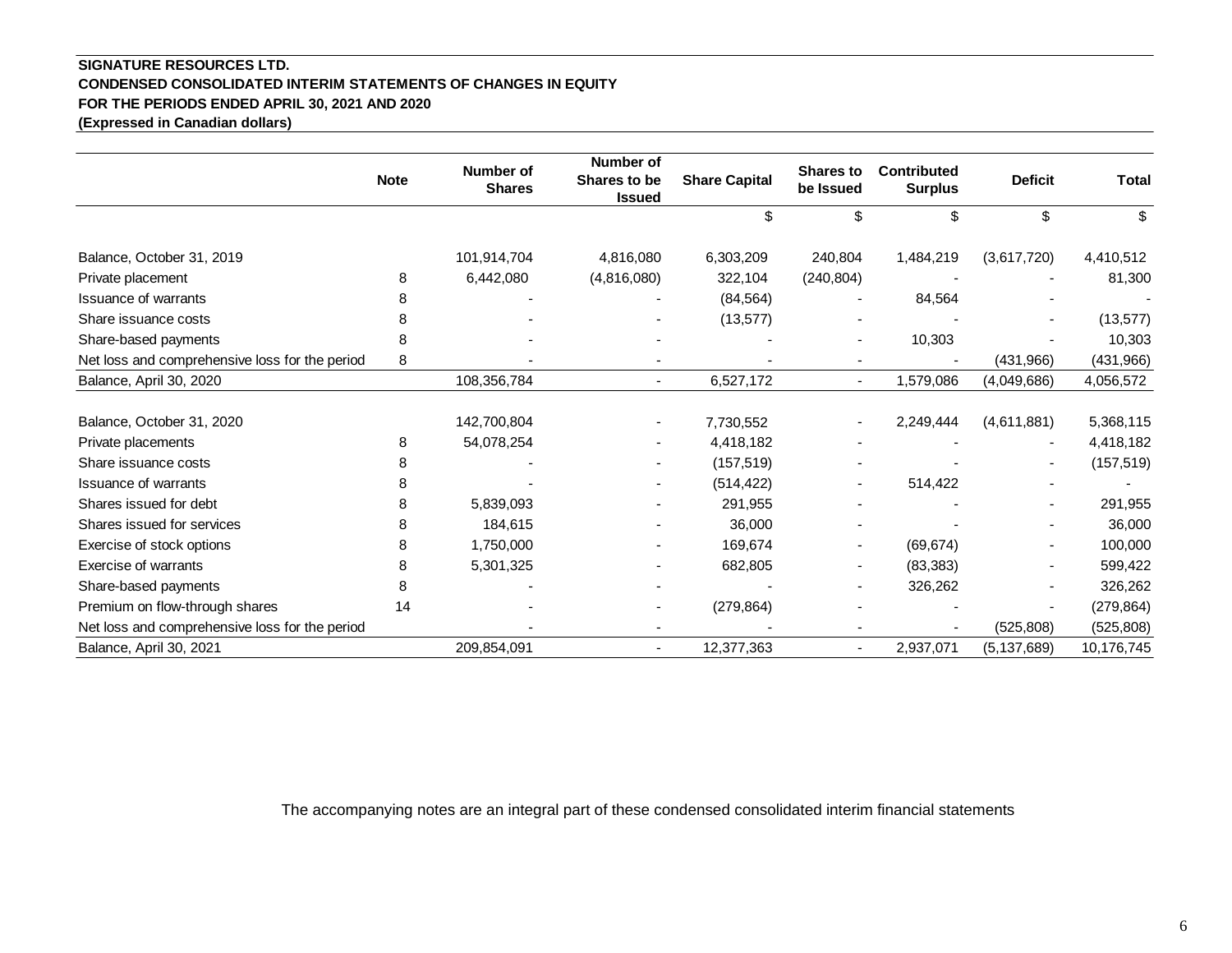## 1. NATURE OF BUSINESS AND CONTINUING OPERATIONS

Signature Resources Ltd. (the "Company" or "Signature") was incorporated on May 3, 2010, under the British Columbia Business Corporations Act. The Company's principal business activities include the acquisition and exploration of mineral properties in Canada. The Company's common shares are publicly traded on the TSX-Venture Exchange ("TSXV") under the stock symbol "SGU", on the OTCQB under the symbol "SGGTF", and on the FSE under the symbol "3S3". The Company's head office address is 200-366 Bay Street, Toronto, ON M5H 4B2.

At April 30, 2021, the Company had not yet determined whether its properties contained ore reserves that are economically recoverable. Although the Company has taken steps to verify title to the properties on which it is conducting exploration and in which it has an interest, in accordance with industry practice for the current stage of exploration of such properties, these procedures do not guarantee the Company's title. Property title may be subject to unregistered prior agreements or noncompliance with regulatory requirements. The Company's assets may also be subject to increases in taxes and royalties, renegotiation of contracts, currency exchange fluctuations and restrictions and political uncertainty.

As at April 30, 2021, the Company has an accumulated deficit of \$5,137,689 (October 31, 2020 - \$4,611,881), working capital of \$1,901,994 (October 31, 2020 - working capital deficiency of \$1,043,212), and is not yet generating positive cash flows from operations. These factors indicate the existence of material uncertainties that cast significant doubt about the Company's ability to continue its operations as a going concern and to realize its assets as their carrying values are dependent upon obtaining additional financing and for generating revenues sufficient to cover its operating costs.

The Company will need to raise capital in order to fund its operations. To address its financing requirements, the Company will seek financing through debt and equity financings, asset sales, and rights offerings to existing shareholders. The ability of the Company to raise sufficient capital cannot be predicted at this time.

These condensed consolidated interim financial statements do not give effect to any adjustments which would be necessary should the Company be unable to continue as a going concern and therefore be required to realize its assets and discharge its liabilities in other than the normal course of business and at amounts different from those reflected in the accompanying condensed consolidated interim financial statements. Such adjustments could be material.

Since March 2020, several measures have been implemented in Canada and the rest of the world in response to the increased impact from novel coronavirus (COVID-19). The Company continues to operate its business at this time and continues to monitor the COVID-19 development but since the duration and impact of the COVID-19 pandemic is unknown at this time, it is not possible to reliably estimate the length of the outbreak or the severity of its impact at this time.

## 2. BASIS OF PRESENTATION AND STATEMENT OF COMPLIANCE

The Company's condensed consolidated interim financial statements have been prepared in accordance with International Accounting Standard (IAS) 34, "Interim Financial Reporting". Accordingly, these condensed consolidated interim financial statements do not include all information required for full annual financial statements and should be read in conjunction with the audited consolidated financial statements of the Company for the year ended October 31, 2020, which have been prepared in accordance with International Financial Reporting Standards ("IFRS") as issued by the International Accounting Standards Board. The condensed consolidated interim financial statements were authorized for issue by the Board of Directors on June 25, 2021.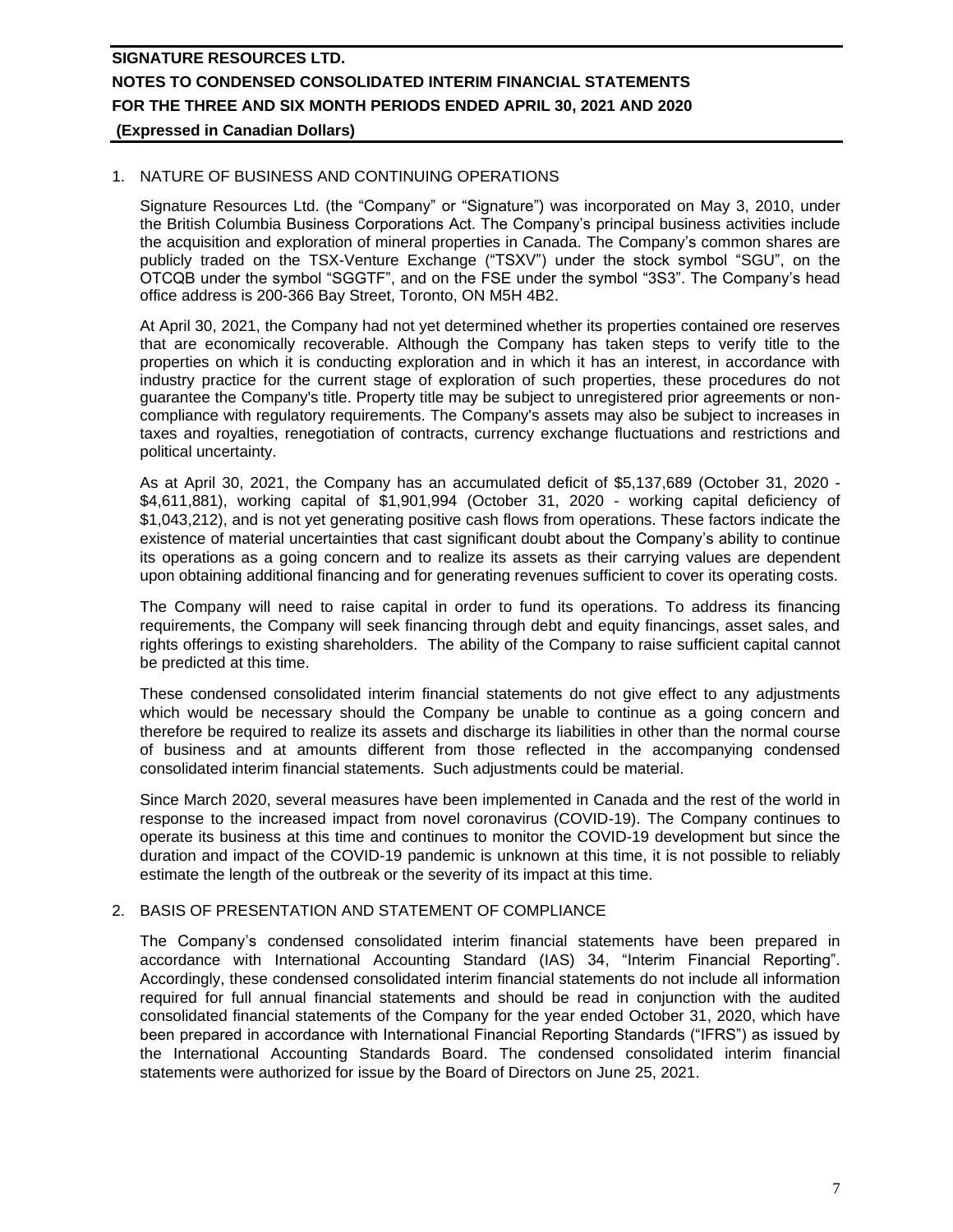## 2. BASIS OF PRESENTATION AND STATEMENT OF COMPLIANCE (continued)

These condensed consolidated interim financial statements include the accounts of the Company and its wholly-owned subsidiary, Signature Exploration Ltd. (formerly, Cool Minerals Inc.) All intercompany amounts and transactions have been eliminated on consolidation.

The condensed consolidated interim financial statements have been prepared on the historical cost basis except for certain financial instruments which are measured at fair value, as explained in the accounting policies set out in Note 3 of the Company's annual financial statements for the year ended October 31, 2020.

The preparation of these financial statements under IFRS requires management to make certain estimates, judgments and assumptions about future events that affect the amounts reported in the financial statements and related notes to the financial statements. Although these estimates are based on management's best knowledge on the amount, event or actions, actual results may differ from those estimates and these differences could be material.

The areas which require management to make significant judgements, estimates and assumptions in determining carrying values include, but are not limited to:

i. Exploration and evaluation expenditures

The application of the Company's accounting policy for exploration and evaluation expenditures requires judgment in determining whether it is likely that future economic benefits will flow to the Company, which may be based on assumptions about future events or circumstances. Estimates and assumptions made may change if new information becomes available. If, after costs are capitalized, information becomes available suggesting that the recovery of expenditure is unlikely, the amount capitalized is written off to profit or loss in the period the new information becomes available.

ii. Income, value added, withholding and other taxes related estimates

The Company is subject to income, value added, withholding and other taxes. Significant judgment is required in determining the Company's provisions for taxes. There are many transactions and calculations for which the ultimate tax determination is uncertain during the ordinary course of business. The Company recognizes liabilities for anticipated tax audit issues based on estimates of whether additional taxes will be due. The determination of the Company's income, value added, withholding and other tax liabilities, such as those arising from the renunciation of flow-throw expenditures, requires interpretation of complex laws and regulations. The Company's interpretation of taxation law as applied to transactions and activities may not coincide with the interpretation of the tax authorities. All tax related filings are subject to government audit and potential reassessment subsequent to the financial statement reporting period. Where the final tax outcome of these matters is different from the amounts that were initially recorded, such differences will impact the tax related accruals and deferred income tax provisions in the period in which such determination is made. In the case of flowthrough, reassessment may result in amounts owing to certain shareholders.

iii. Estimation of restoration, rehabilitation and environmental obligation

Restoration, rehabilitation and environmental liabilities are estimated based on the Company's interpretation of current regulatory requirements, constructive obligations and are measured at fair value. Fair value is determined based on the net present value of estimated future cash expenditures for the settlement of restoration, rehabilitation and environmental liabilities that may occur upon ceasing exploration and evaluation activities. Such estimates are subject to change based on changes in laws and regulations and negotiations with regulatory authorities.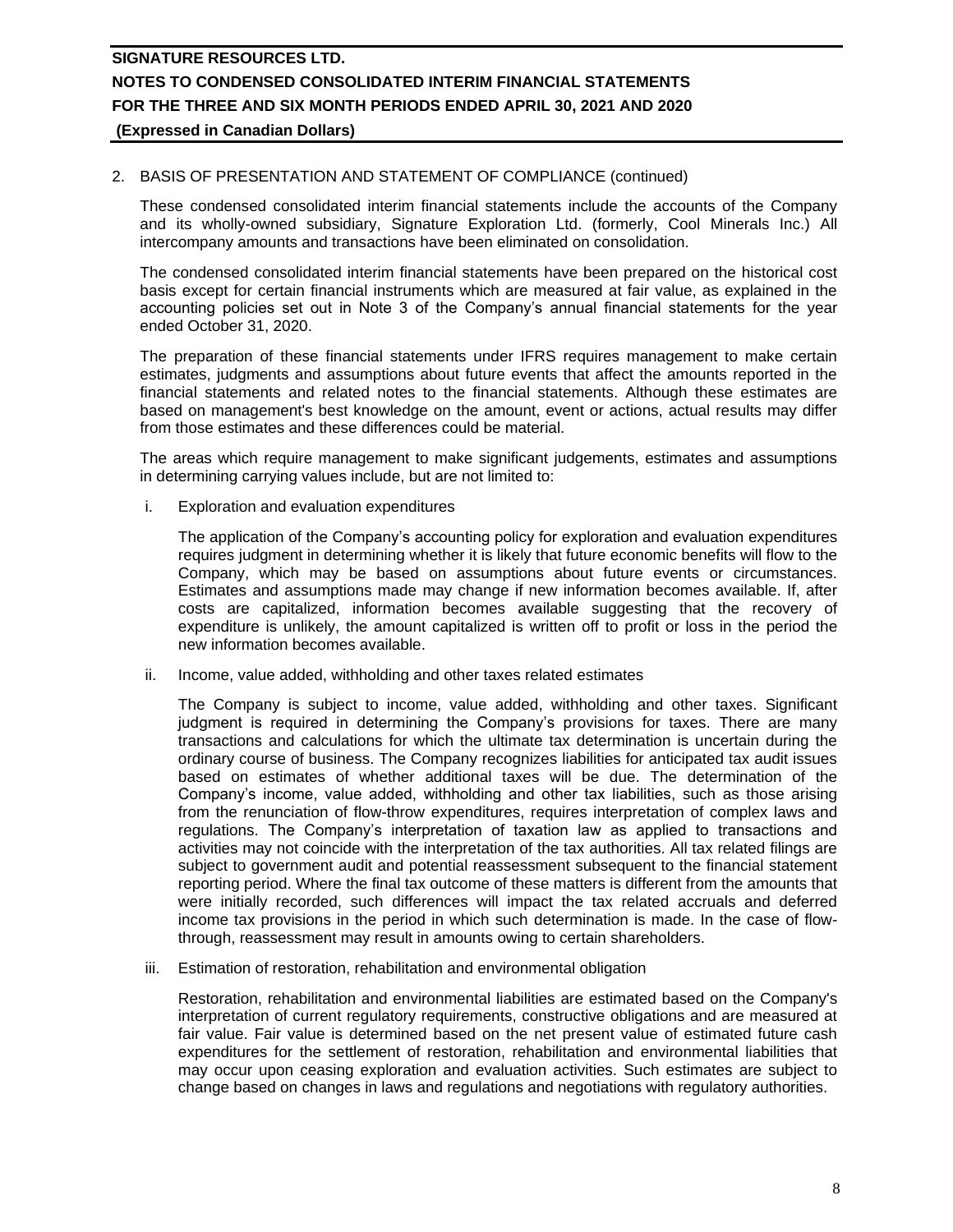## 2. BASIS OF PRESENTATION AND STATEMENT OF COMPLIANCE (continued)

#### iv. Share-based payments

The Company measures the cost of equity-settled transactions by reference to the fair value of the equity instruments at the date at which they are granted. Estimating fair value for sharebased payment transactions requires determining the most appropriate valuation model, which is dependent on the terms and conditions of the grant. This estimate also requires determining the most appropriate inputs to the valuation model including the expected life of the share option, volatility and dividend yield and making assumption about them, the assumptions and models used for estimating fair value for share-based payment transactions are disclosed in Note 8.

## 3. SIGNIFICANT ACCOUNTING POLICIES

*Standards issued and effective for the period ended April 30, 2021:*

IAS 1 – Presentation of Financial Statements ("IAS 1") and IAS 8 – Accounting Policies, Changes in Accounting Estimates and Errors ("IAS 8") were amended in October 2018 to refine the definition of materiality and clarify its characteristics. The revised definition focuses on the idea that information is material if omitting, misstating or obscuring it could reasonably be expected to influence decisions that the primary users of general purpose financial statements make on the basis of those financial statements. The amendments are effective for annual reporting periods beginning on or after January 1, 2020.

IFRS 3 – Business Combinations ("IFRS 3") was amended in October 2018 to clarify the definition of a business. This amended definition states that a business must include inputs and a process and clarified that the process must be substantive and the inputs and process must together significantly contribute to operating outputs. In addition it narrows the definitions of a business by focusing the definition of outputs on goods and services provided to customers and other income from ordinary activities, rather than on providing dividends or other economic benefits directly to investors or lowering costs and added a test that makes it easier to conclude that a company has acquired a group of assets, rather than a business, if the value of the assets acquired is substantially all concentrated in a single asset or group of similar assets. The amendments are effective for annual reporting periods beginning on or after January 1, 2020. Earlier adoption is permitted.

IFRS 10 – Consolidated Financial Statements ("IFRS 10") and IAS 28 – Investments in Associates and Joint Ventures ("IAS 28") were amended in September 2014 to address a conflict between the requirements of IAS 28 and IFRS 10 and clarify that in a transaction involving an associate or joint venture, the extent of gain or loss recognition depends on whether the assets sold or contributed constitute a business. The effective date of these amendments is yet to be determined, however early adoption is permitted.

The Company is currently assessing the impact of these standards.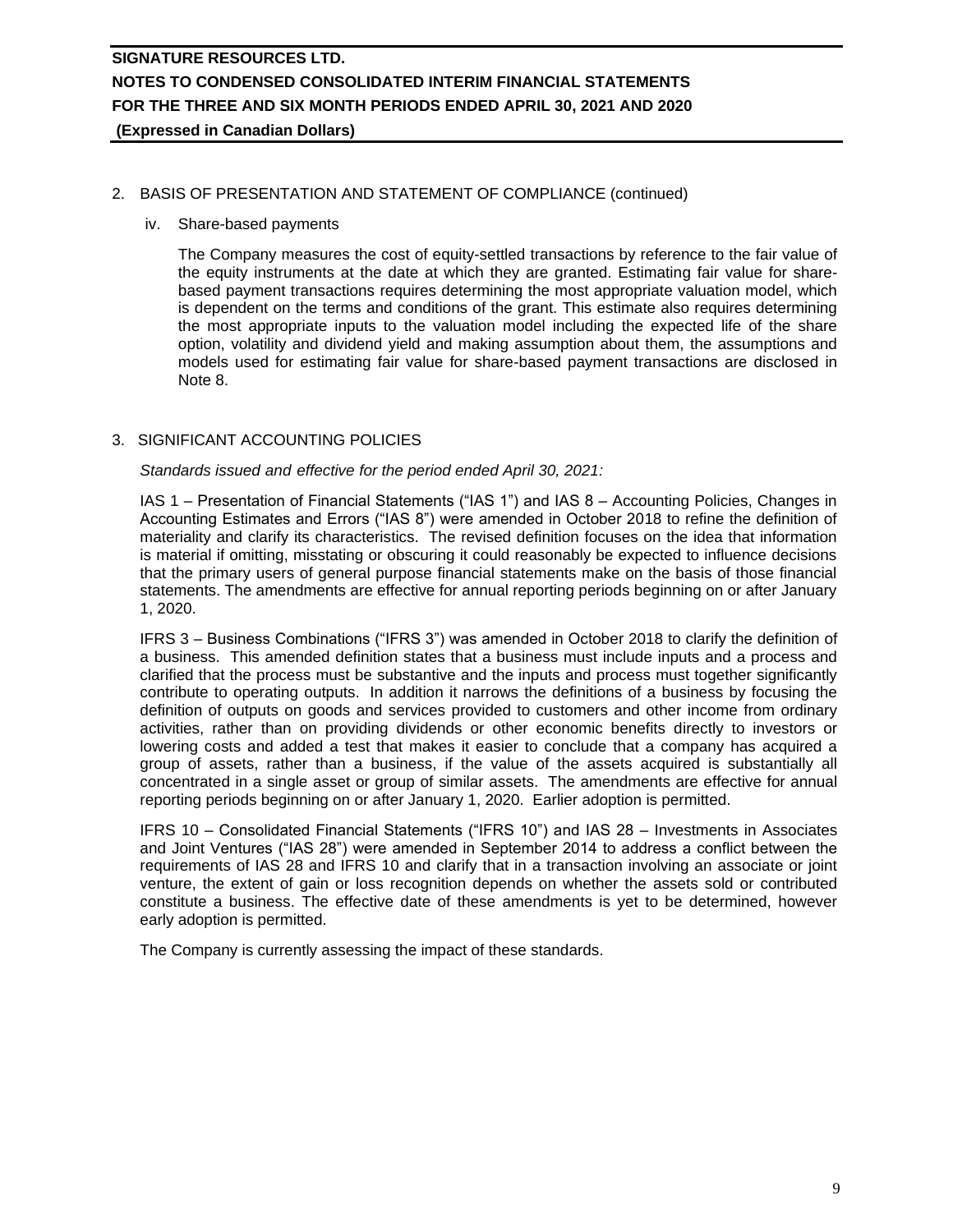### 4. INVESTMENTS

As of April 30, 2021, the Company has short-term investments of \$1,500,000 (December 31, 2020 - \$Nil). The Company's short-term investments consist of guaranteed investment certificates (GICs) with a maturity greater than 90 days but less than one year.

## 5. EQUIPMENT

|                                 | <b>Vehicles</b> |      | <b>Equipment</b> |      | Total   |
|---------------------------------|-----------------|------|------------------|------|---------|
| Cost                            |                 |      |                  |      |         |
| Balance, October 31, 2019       | \$<br>9,299     | - \$ | 422,996          | - \$ | 437,529 |
| Additions for the year          | 25,000          |      |                  |      | 25,000  |
| Balance, October 31, 2020       | \$<br>34,299    | \$   | 422,996          | \$   | 462,529 |
| Additions for the period        | 234,936         |      | 48,429           |      | 283,365 |
| Balance, April 30, 2021         | \$<br>269,235   | \$   | 471,425          | \$   | 745,894 |
|                                 |                 |      |                  |      |         |
| <b>Accumulated Depreciation</b> |                 |      |                  |      |         |
| Balance, October 31, 2019       | \$<br>5,890     | - \$ | 80,616           | - \$ | 91,740  |
| Depreciation for the year       | 2,276           |      | 84,600           |      | 86,876  |
| Balance, October 31, 2020       | \$<br>8,166     | \$   | 165,216          | -\$  | 178,616 |
| Depreciation for the period     | 19,242          |      | 45,943           |      | 65,185  |
| Balance, April 30, 2021         | \$<br>27,408    | \$   | 211,159          | \$   | 243,801 |
|                                 |                 |      |                  |      |         |
| <b>Net Book Value</b>           |                 |      |                  |      |         |
| Balance, April 30, 2021         | \$<br>241,827   | \$   | 260,266          | \$   | 502,093 |
| Balance, October 31, 2020       | \$<br>26,133    | \$   | 257,780          | \$   | 283,913 |

The depreciation for the six months ended April 30, 2021 of \$65,185 (2020 - \$43,230) includes \$2,219 (2020 - \$2,220) included in exploration and evaluation assets (Note 6).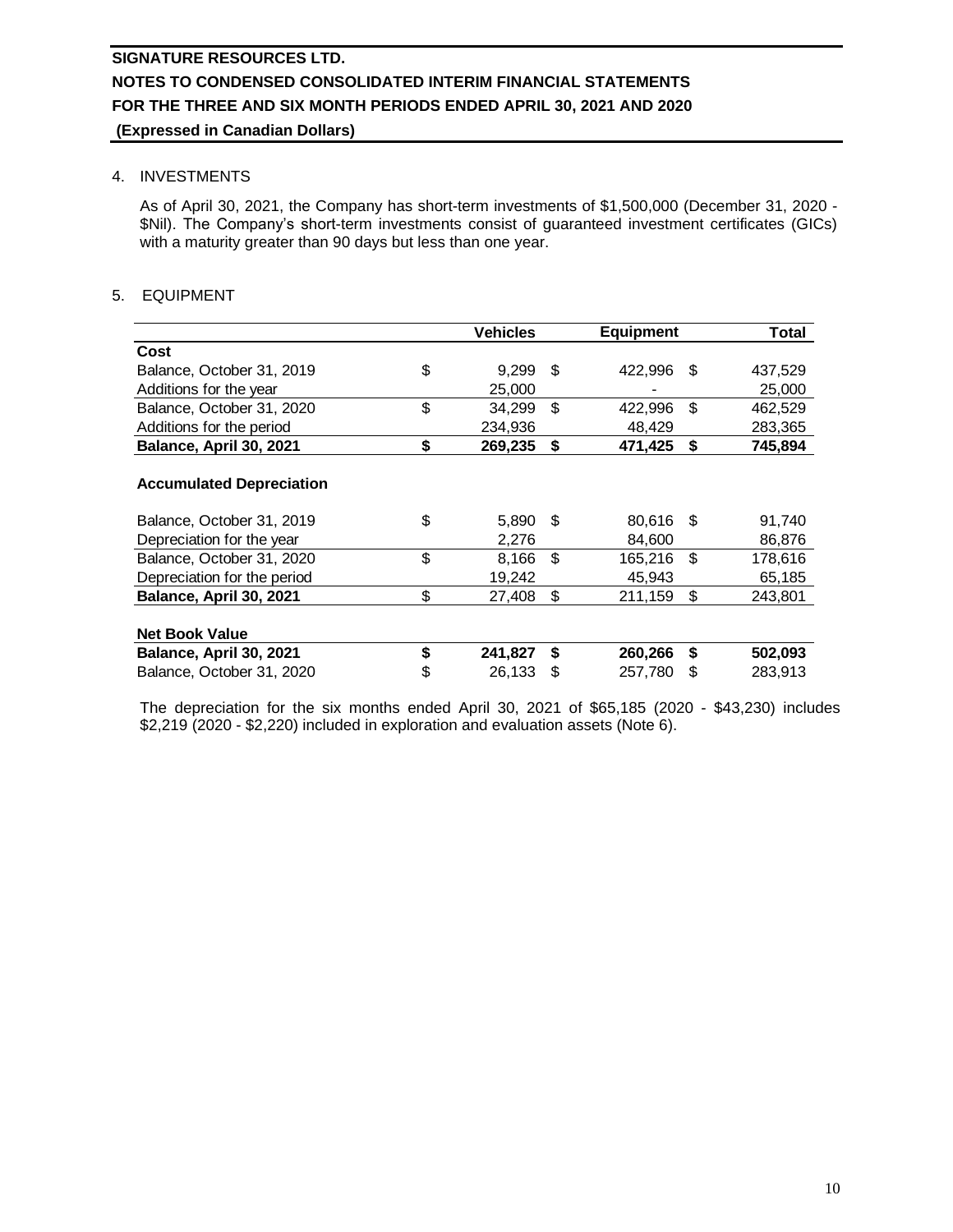## 6. EXPLORATION AND EVALUATION ASSETS

The Company holds a 100% interest in the Lingman Lake property for the main purpose of gold exploration. A 3% net smelter return ("NSR") is attached to each of three (3) different claim blocks. The Company can purchase one-half (1/2) of the NSR of each claim block for \$1.5 million, collectively totaling \$4,500,000 for all three.

|                                       | <b>Lingman Lake</b> |
|---------------------------------------|---------------------|
|                                       | \$                  |
| Balance, October 31, 2019             | 5,838,911           |
| Staking                               | 6,000               |
| Consulting expenses                   | 202,725             |
| Geophysical consulting                | 37,847              |
| Contract labour                       | 50,178              |
| Logistics                             | 117,907             |
| Travel and lodging                    | 30,351              |
| Equipment rentals                     | 2,268               |
| Depreciation (Note 5)                 | 4,439               |
| Airborne survey                       | 37,044              |
| Field supplies                        | 73,591              |
| Balance, October 31, 2020             | 6,401,261           |
| Consulting expenses                   | 160,348             |
| Geophysical and geological consulting | 121,275             |
| Contract labour                       | 311,024             |
| Logistics                             | 323,588             |
| Travel and lodging                    | 202,198             |
| Equipment rentals                     | 3,728               |
| Depreciation (Note 5)                 | 2,219               |
| Airborne survey                       | 169,326             |
| Field supplies                        | 351,538             |
| Balance, April 30, 2021               | 8,046,505           |

## 7. RELATED PARTY TRANSACTIONS

Transactions with related parties are incurred in the normal course of business and are measured at their fair values, which is the amount of consideration established and approved by the related parties. As at April 30, 2021, the Company owes \$25,312 (October 31, 2020 - \$322,459) to executives of the Company for unpaid salaries and wages. Other amounts owing to related parties total to \$5,870 (October 31, 2020 - \$40,738) as at April 30, 2021. These amounts are included in accounts payable and accrued liabilities (Note 9).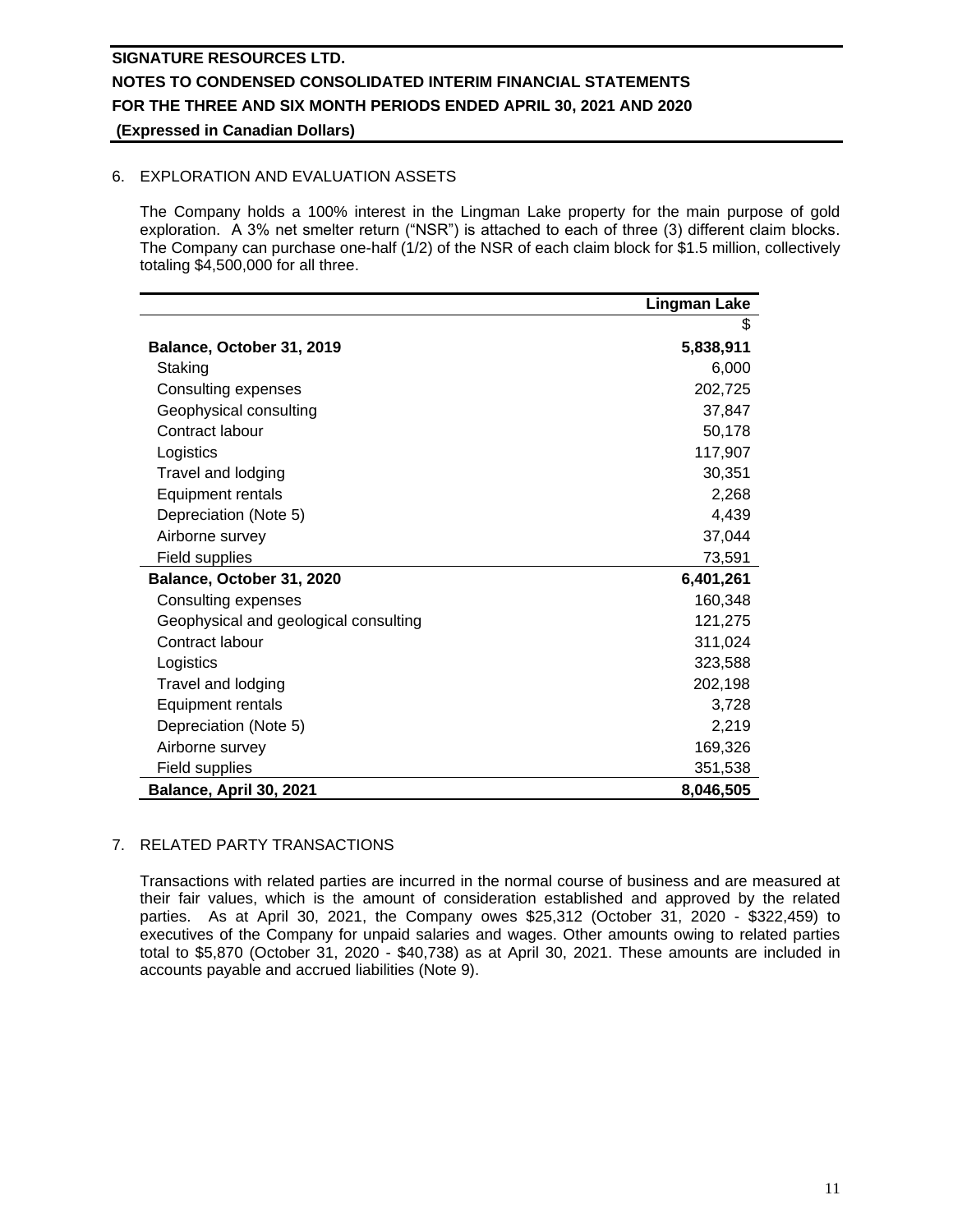## 8. SHARE CAPITAL

a) Authorized

Unlimited number of common shares without par value.

b) Issued and outstanding – see condensed consolidated interim statements of changes in equity.

On November 6, 2019, the Company closed a non-brokered private placement for gross proceeds of \$322,104 by issuing 6,442,080 non-flow through units at the price of \$0.05 per unit. Cash proceeds of \$240,804, related to the private placement were received prior to October 31, 2019 and were included in shares to be issued as at October 31, 2019 (Note 8(c)). Each non-flowthrough unit consists of one common share of the Company and one warrant. Each warrant is exercisable for a period of two years at a price of \$0.10 per share from the date of issuance. The Company issued a total of 6,442,080 warrants with an estimated value of \$84,564 in connection with this private placement. With respect to the warrants, if the Company's closing share price is equal to or greater than \$0.20 for ten consecutive days, the Company may reduce the remaining life to 30 days by issuing a press release. Total issuance costs of \$13,577 were incurred in connection with this private placement.

On June 15, 2020, the Company closed a non-brokered private placement for gross proceeds of \$192,300 by issuing 3,846,000 non-flow through units at a price of \$0.05 per unit. Each non-flow through unit consists of one common share of the Company and one warrant. Each whole warrant is exercisable for a period of two years at a price of \$0.10 per share from the date of issuance. The Company issued a total of 3,846,000 warrants with an estimated value of \$50,381 in connection with this private placement. The Company also issued finder's warrants to purchase 286,000 common shares, exercisable for a period of two years at a price of \$0.05 per share with an estimated value of \$5,834. With respect to the warrants and finders' warrants, if the Company's closing share price is equal to or greater than \$0.20 for ten consecutive days, the Company may reduce the remaining life to 30 days by issuing a press release. Total issuance costs of \$15,730 were incurred in connection with this private placement.

On August 25, 2020, the Company closed the first tranche of its non-brokered private placement. In the first tranche, the Company raised aggregate gross proceeds of \$1,170,034 by issuing 22,560,686 hard dollar units at a price of \$0.05 per unit and 700,000 flow-through units at a price of \$0.06 per unit. Each hard dollar unit issued consists of one common share of the Company and one common share purchase warrant. Each flow-through unit consists of one common share of the Company issued on a flow-through basis and one half of one warrant. The Company issued a total of 22,910,686 warrants with an estimated value of \$241,440 in connection with this private placement. Each whole warrant will entitle the holder thereof to acquire an additional common share of the Company at an exercise price of \$0.10 for a period of 2 years from the date of issuance. With respect to the warrants, if the Company's closing share price is equal to or greater than \$0.20 for ten consecutive days, the Company may reduce the remaining life to 30 days by issuing a press release. A director of the Company subscribed for 400,000 hard dollar units for proceeds of \$20,000 (Note 7).

The Company issued total 1,018,800 finder's warrants with a total estimated value of \$17,759 in connection with the first tranche. 948,800 finders' warrants with an estimated value of \$16,651 were issued pursuant to the sale of hard dollar units exercisable to acquire one common share at a price of \$0.05 and 70,000 finders' warrants with an estimated value of \$1,108 were issued pursuant to the sale of flow through units exercisable to acquire one common share at a price of \$0.06 for a period of 24 months following closing of the tranche.

The total premium on the flow-through shares was \$7,000 (Note 14).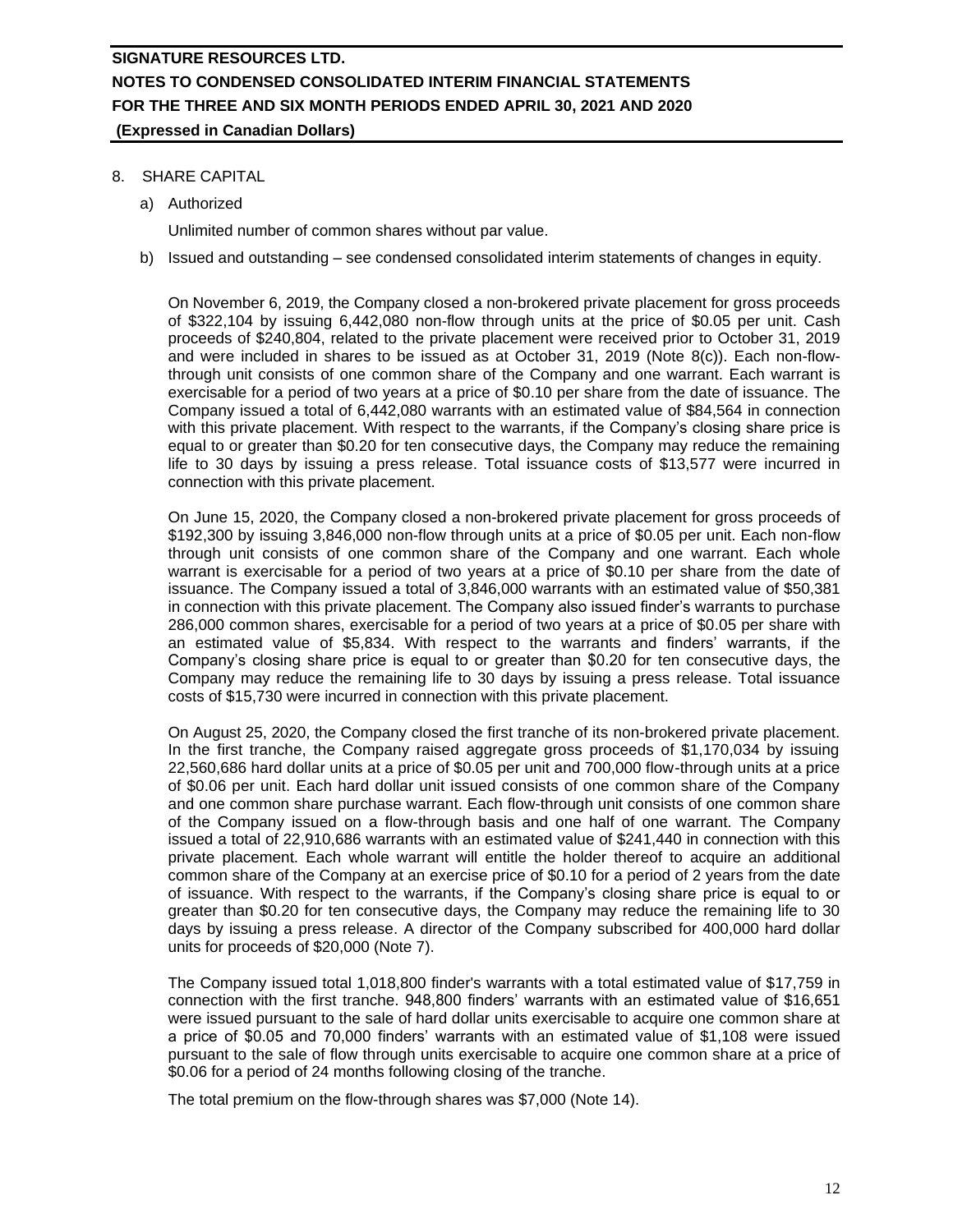### 8. SHARE CAPITAL (continued)

b) Issued and outstanding – see condensed consolidated interim statements of changes in equity. (continued)

On September 14, 2020, the Company closed the second and final tranche of its non-brokered private placement (see first tranche above). In the second tranche, the Company raised additional gross proceeds of \$375,000 by issuing 5,924,000 hard dollar units at a price of \$0.05 per unit and 1,313,334 flow-through units at a price of \$0.06 per unit. Total proceeds from both tranches were \$1,545,034. Each hard dollar unit issued consists of one common share of the Company and one common share purchase warrant. Each flow-through unit consists of one common share of the Company issued on a flow-through basis and one half of one warrant. The Company issued a total of 6,580,667 warrants with an estimated value of \$65,996 in connection with this private placement. Each whole warrant will entitle the holder thereof to acquire an additional common share of the Company at an exercise price of \$0.10 for a period of 2 years from the date of issuance. With respect to the warrants, if the Company's closing share price is equal to or greater than \$0.20 for ten consecutive days, the Company may reduce the remaining life to 30 days by issuing a press release.

The Company issued total 360,400 finder's warrants with a total estimated value of \$6,329 in connection with the second tranche. 312,400 finders' warrants valued at \$5,556 were issued pursuant to the sale of hard dollar units exercisable to acquire one common share at a price of \$0.05 and 48,000 finders' warrants valued at \$773 were issued pursuant to the sale of flow through units exercisable to acquire one common share at a price of \$0.06 for a period of 24 months following closing of the tranche.

The total premium on the flow-through shares was \$31,694 (Note 14).

Total issuance costs of \$98,790 were incurred in connection with the first and second tranches of the private placement.

On November 26, 2020, the Company entered into debt settlement agreements and completed shares for debt transactions with certain creditors of the Company, including certain directors and officers. Pursuant to these agreements, the Company issued 5,839,093 common shares at a deemed price of \$0.05 per common share to settle \$291,955 of outstanding debt. Upon completion of the shares for debt transactions, an additional \$79,100 of debt was forgiven.

In November 2020, 1,000,000 options with an exercise price of \$0.055 and 750,000 options with an exercise price of \$0.060 were exercised on a cashless basis for a total of \$100,000. Total amount of \$69,674 was transferred from contributed surplus to share capital.

On December 4, 2020, the Company closed its non-brokered private placement previously announced on November 9, 2020 and November 24, 2020. The Company raised gross proceeds of \$2,000,000 by issuing 22,847,201 hard dollar units at a price of \$0.05 per unit and 14,293,999 flow-through units at a price of \$0.06 per unit.

Each hard dollar unit issued consists of one common share of the Company and one common share purchase warrant. Each flow-through unit consists of one common share of the Company issued on a flow-through basis and one half of one warrant. The Company issued a total of 29,994,199 warrants with a value of \$338,506 in connection with this private placement. Each whole warrant will entitle the holder thereof to acquire an additional common share of the Company at an exercise price of \$0.10 until December 4, 2021.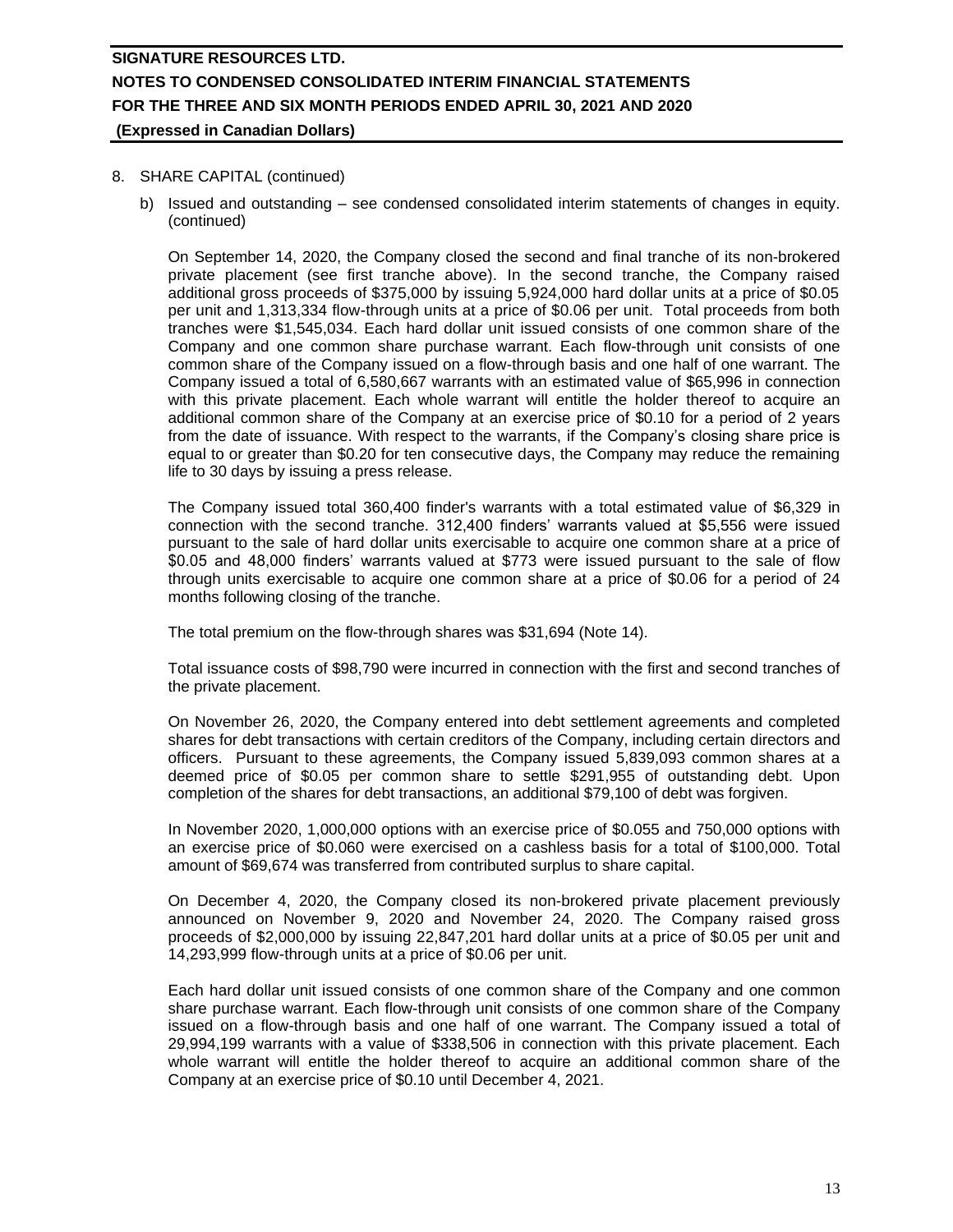#### 8. SHARE CAPITAL (continued)

b) Issued and outstanding – see condensed consolidated interim statements of changes in equity. (continued)

The Company issued a total of 832,557 finder's warrants with a total value of \$14,581 in connection with the private placement. 700,000 finders' warrants valued at \$11,983 were issued pursuant to the sale of hard dollar units exercisable to acquire one common share at a price of \$0.05 and 132,557 finders' warrants valued at \$2,598 were issued pursuant to the sale of flowthrough units exercisable to acquire one common share at a price of \$0.06 for a period of 12 months following closing of the tranche.

The total premium on the flow-through shares was \$142,940 (Note 14).

Total issuance costs of \$63,203 were incurred in connection with the private placement.

On December 17, 2020, the Company closed its non-brokered private placement. The Company raised gross proceeds of \$1,000,000 by issuing 999,945 hard dollar units at a price of \$0.11 per unit and 6,846,200 flow-through units at a price of \$0.13 per unit.

Each hard dollar unit issued consists of one common share of the Company and one common share purchase warrant. Each flow-through unit consists of one common share of the Company issued on a flow-through basis and one half of one warrant. The Company issued a total of 4,423,045 warrants with a value of \$152,058 in connection with this private placement. Each whole warrant will entitle the holder thereof to acquire an additional common share of the Company at an exercise price of \$0.20 until April 17, 2022.

The Company also issued finder's warrants to purchase 205,386 common shares, exercisable until April 17, 2022 at a price of \$0.13 per share and valued at \$9,277.

The total premium on the flow-through shares was \$136,924 (Note 14).

Total issuance costs of \$68,945 were incurred in connection with the private placement.

On March 18, 2021, the Company closed a non-brokered charity flow-through private placement issuing 9,090,909 common shares at a price of \$0.156 per common share for gross proceeds of \$1,418,182. Total issuance costs of \$25,371 were incurred in connection with the private placement. There was no premium on flow-through shares incurred in connection with the private placement.

On April 1, 2021, the Company issued 184,615 common shares at \$0.195 per common share to satisfy the payment of certain services for a total cost of \$36,000.

During the six months ended April 30, 2021, 5,301,325 warrants were exercised at prices ranging from \$0.05-\$0.15 per unit, for gross proceeds of \$599,422. Total amount of \$83,383 was transferred from contributed surplus to share capital.

c) Shares to be issued

Cash proceeds of \$240,804, related to the first tranche of a private placement closed in November 2019, was received prior to October 31, 2019 (Note 8(b)). During the year ended October 31, 2020, the total value of \$240,804 in shares to be issued was transferred to share capital.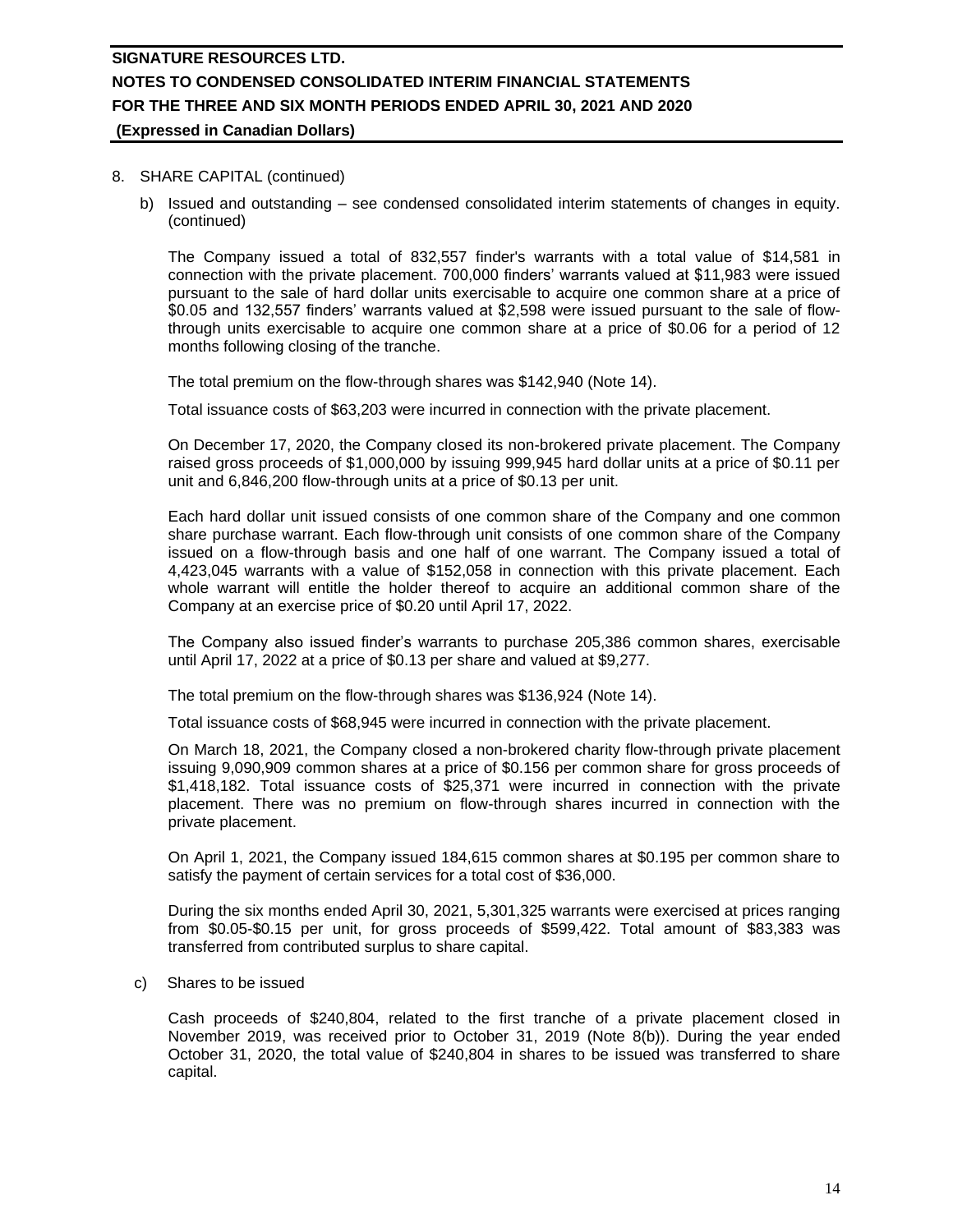## 8. SHARE CAPITAL (continued)

d) Stock option plan

Under the Company's stock option plan (the "Plan"), the Company's Board of Directors is authorized to grant stock options to directors, senior officers, employees, consultants, consultant company or management company employees of the Company and its subsidiaries not to exceed 10% of the issued and outstanding common shares of the Company from time to time. Stock options granted under the Plan are exercisable over a period not exceeding 10 years from the date granted. Exercise prices may not be less than the market price of the common shares at the time of the grant. An option shall vest in the manner imposed by the Board of Directors as a condition at the grant date.

|                             | <b>Number of Options</b> | <b>Weighted Average</b><br><b>Exercise Price</b> |
|-----------------------------|--------------------------|--------------------------------------------------|
| Balance at October 31, 2019 | 6,325,000                | \$<br>0.078                                      |
| Granted                     | 4,100,000                | 0.090                                            |
| Forfeited                   | (500,000)                | 0.120                                            |
| Expired                     | (250,000)                | 0.050                                            |
| Balance at October 31, 2020 | 9,675,000                | 0.082<br>S                                       |
| Granted                     | 9,375,000                | 0.089                                            |
| Exercised                   | (1,750,000)              | 0.057                                            |
| Balance at April 30, 2021   | 17,300,000               | 0.088<br>S                                       |

|                   |                 |                             |                          | Number of          |
|-------------------|-----------------|-----------------------------|--------------------------|--------------------|
|                   | <b>Exercise</b> | <b>Weighted Average</b>     | <b>Number of Options</b> | <b>Options</b>     |
| <b>Grant Date</b> | Price (\$)      | <b>Remaining Life (yrs)</b> | Outstanding              | <b>Exercisable</b> |
| July 19, 2016     | 0.055           | 0.22                        | 125,000                  | 125,000            |
| March 1, 2018     | 0.080           | 1.84                        | 1,750,000                | 1,750,000          |
| March 20, 2018    | 0.080           | 1.89                        | 1,150,000                | 1,150,000          |
| October 17, 2018  | 0.120           | 2.47                        | 50,000                   | 50,000             |
| October 29, 2018  | 0.120           | 2.50                        | 500,000                  | 500,000            |
| June 17, 2019     | 0.075           | 3.13                        | 250,000                  | 250,000            |
| November 7, 2019  | 0.050           | 3.53                        | 100,000                  | 100,000            |
| April 1, 2020     | 0.050           | 1.92                        | 500,000                  | 125,000            |
| July 14, 2020     | 0.050           | 4.21                        | 250,000                  | 250,000            |
| August 17, 2020   | 0.100           | 4.30                        | 3,250,000                | 3,250,000          |
| November 8, 2020  | 0.065           | 4.53                        | 3,000,000                | 750,000            |
| November 1, 2020  | 0.070           | 4.54                        | 3,000,000                | 750,000            |
| December 23, 2020 | 0.130           | 4.65                        | 2,500,000                | 625,000            |
| December 23, 2020 | 0.130           | 0.65                        | 75,000                   | 75,000             |
| January 19, 2021  | 0.110           | 4.73                        | 200,000                  | 50,000             |
| January 27, 2021  | 0.130           | 4.75                        | 200,000                  | 50,000             |
| February 12, 2021 | 0.120           | 4.79                        | 200,000                  | 50,000             |
| February 16, 2021 | 0.120           | 4.80                        | 200,000                  | 50,000             |
|                   | 0.088           | 3.85                        | 17,300,000               | 9,950,000          |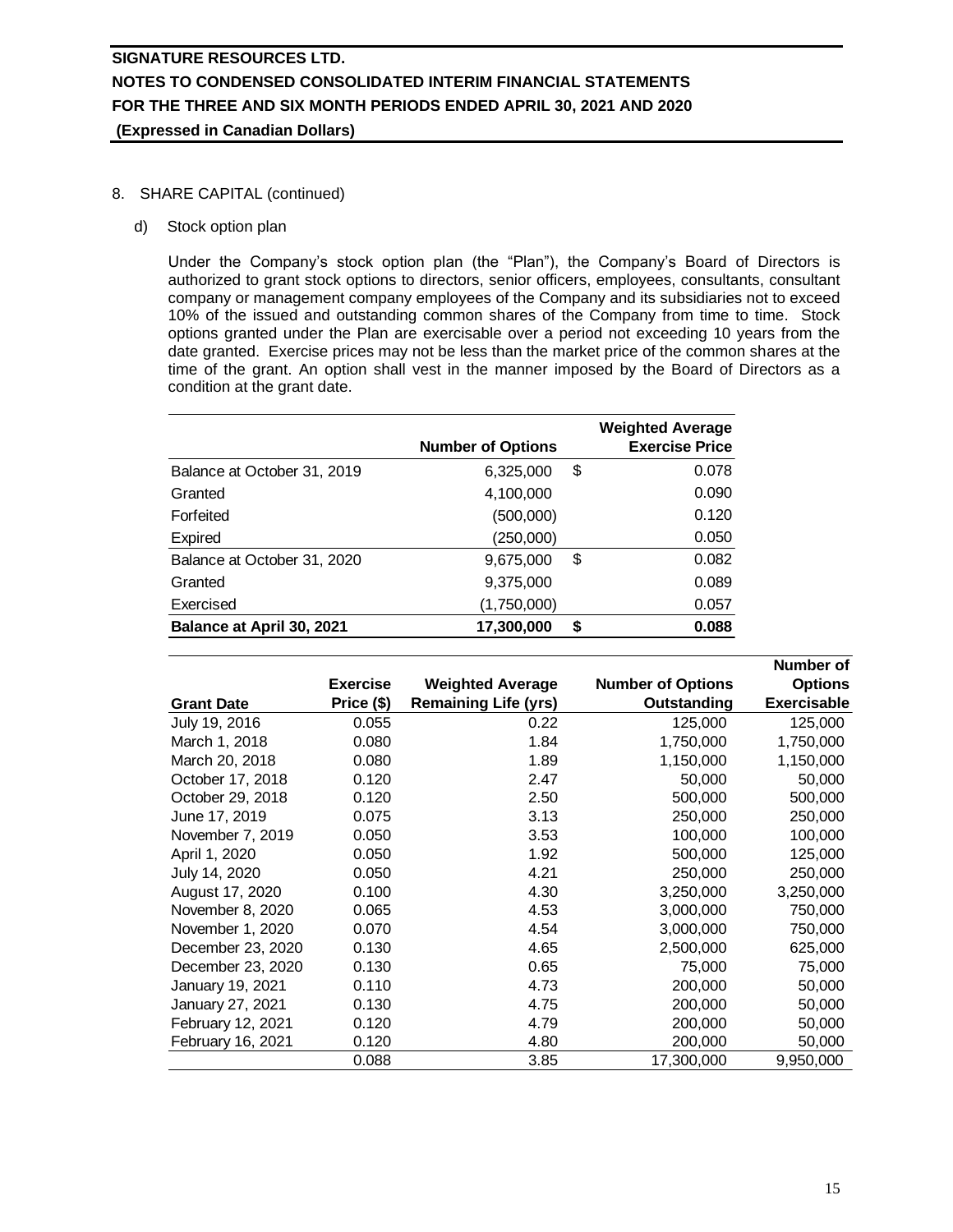### 8. SHARE CAPITAL (continued)

(d) Stock option plan (continued)

On November 7, 2019, the Company issued 100,000 options to a consultant. The options have an exercise price of \$0.05 and expire on November 7, 2024. The options vest immediately upon issuance.

On April 1, 2020, the Company issued 500,000 options to a consultant. The options have an exercise price of \$0.05 and expire on April 1, 2023. The options vest quarterly over a period of twelve months with one quarter vesting three months from the date of issuance and each additional one quarter of the options vesting quarterly thereafter.

On July 14, 2020, the Company issued 250,000 options to a director. The options have an exercise price of \$0.05 and expire on July 14, 2025. The options vest immediately upon issuance.

On August 17, 2020, the Company issued 3,250,000 options to directors, officers and consultants. The options have an exercise price of \$0.10 and expire five years from the date of issuance and vest immediately upon issuance.

On November 8, 2020, the Company granted 3,000,000 incentive stock options to a director. The options have an exercise price of \$0.065, expire five years from the date of issuance, and vest 25% immediately, and 12.5% every six months thereafter through to the third anniversary.

On November 11, 2020, the Company granted 3,000,000 incentive stock options to a director and officer. The options have an exercise price of \$0.07, expire five years from the date of issuance, and vest 25% immediately, and 12.5% every six months thereafter through to the third anniversary.

On December 23, 2020, 2,575,000 options were granted to directors, officers and consultants of the Company. 2,500,000 options have an exercise price of \$0.13, expire five years from the date of issuance, and vest 25% immediately, and 12.5% ever six months thereafter through to the third anniversary. The remaining 75,000 stock options have an exercise price of \$0.13, expire one year from the date of issuance and vest immediately upon issuance.

On January 19, 2021, 200,000 options were granted to an advisor. The options have an exercise price of \$0.11, expire five years from the date of issuance, and vest 25% immediately, and 12.5% every six months thereafter through to the third anniversary.

On January 27, 2021, 200,000 options were granted to an advisor. The options have an exercise price of \$0.125, expire five years from the date of issuance, and vest 25% immediately, and 12.5% every six months thereafter through to the third anniversary.

On February 12, 2021, 200,000 options were granted to an advisor. The options have an exercise price of \$0.12, expire five years from the date of issuance, and vest 25% immediately, and 12.5% every six months thereafter through to the third anniversary.

On February 16, 2021, 200,000 options were granted to an advisor. The options have an exercise price of \$0.12, expire five years from the date of issuance, and vest 25% immediately, and 12.5% every six months thereafter through to the third anniversary.

The fair value of the Company's stock options issued was estimated using the Black-Scholes option pricing model using the following assumptions for the periods ended April 30: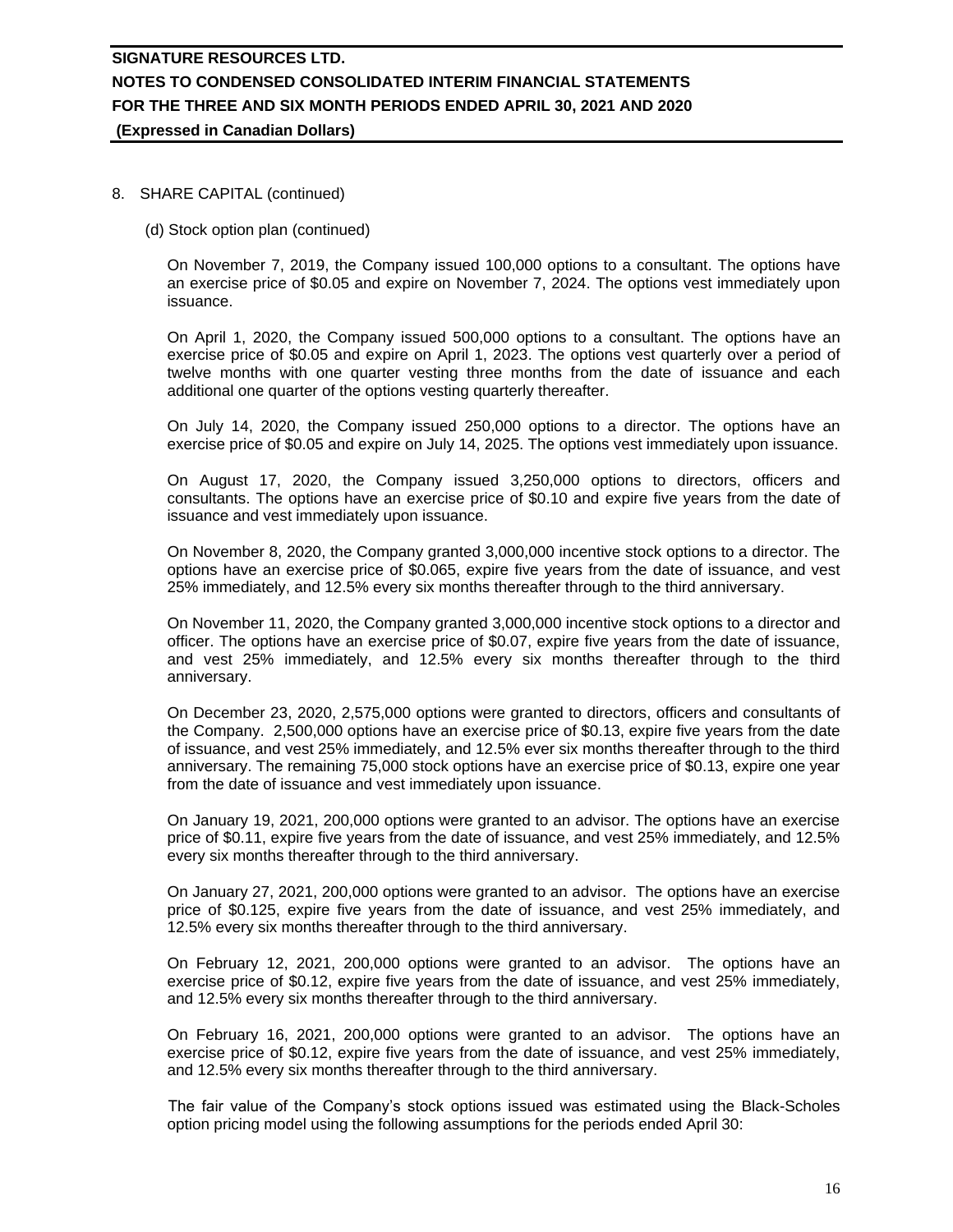## 8. SHARE CAPITAL (continued)

(d) Stock option plan (continued)

|                                                        | 2021              | 2020              |
|--------------------------------------------------------|-------------------|-------------------|
| Expected volatility (based on historical share prices) | 110%-137%         | 107%-134%         |
| Risk-free interest rate                                | $0.22\% - 0.58\%$ | $0.48\% - 1.59\%$ |
| Expected life (years)                                  | $1 - 5$           | $3-5$             |
| Expected dividend yield                                | Nil               | Nil               |
| Forfeiture rate                                        | Nil               | Nil               |
| Underlying share price                                 | $$0.07 - $0.12$   | \$0.04-\$0.05     |

The compensation expense and charge to contributed surplus relating to the vesting of stock options for the six months ended April 30, 2021 was \$326,262 (2020 - \$10,303). The average fair value of each option granted during the six months ended April 30, 2021 was approximately \$0.06-\$0.10 (2020 - \$0.02-\$0.04).

(e) Warrants

|                             | <b>Number of Warrants</b> |    | <b>Weighted Average</b><br><b>Exercise Price</b> |
|-----------------------------|---------------------------|----|--------------------------------------------------|
| Balance at October 31, 2019 | 17,816,199                | \$ | 0.233                                            |
| Granted                     | 41,444,633                |    | 0.169                                            |
| Expired                     | (15,995,464)              |    | 0.209                                            |
| Balance at October 31, 2020 | 43,265,368                | \$ | 0.100                                            |
| Granted                     | 35,455,187                |    | 0.197                                            |
| Exercised                   | (5,301,325)               |    | 0.050                                            |
| Balance at April 30, 2021   | 73,419,230                | S  | 0.105                                            |

|                    | <b>Exercise</b> | <b>Weighted Average</b>     | <b>Number of Warrants</b> |
|--------------------|-----------------|-----------------------------|---------------------------|
| <b>Grant Date</b>  | Price (\$)      | <b>Remaining Life (yrs)</b> | Outstanding               |
| November 7, 2019   | 0.100           | 0.52                        | 5,766,080                 |
| June 15, 2020      | 0.100           | 1.13                        | 3,846,000                 |
| June 15, 2020      | 0.050           | 1.13                        | 286,000                   |
| August 25, 2020    | 0.100           | 1.32                        | 20,610,686                |
| August 25, 2020    | 0.050           | 1.32                        | 748,800                   |
| August 25, 2020    | 0.060           | 1.32                        | 70,000                    |
| September 11, 2020 | 0.100           | 1.37                        | 6,580,667                 |
| September 11, 2020 | 0.050           | 1.37                        | 170,000                   |
| December 4, 2020   | 0.100           | 0.60                        | 29,944,199                |
| December 4, 2020   | 0.050           | 0.60                        | 686,000                   |
| December 4, 2020   | 0.060           | 0.60                        | 82,367                    |
| December 17, 2020  | 0.200           | 0.96                        | 4,423,045                 |
| December 17, 2020  | 0.130           | 0.96                        | 205,386                   |
|                    | 0.105           | 0.93                        | 73,419,230                |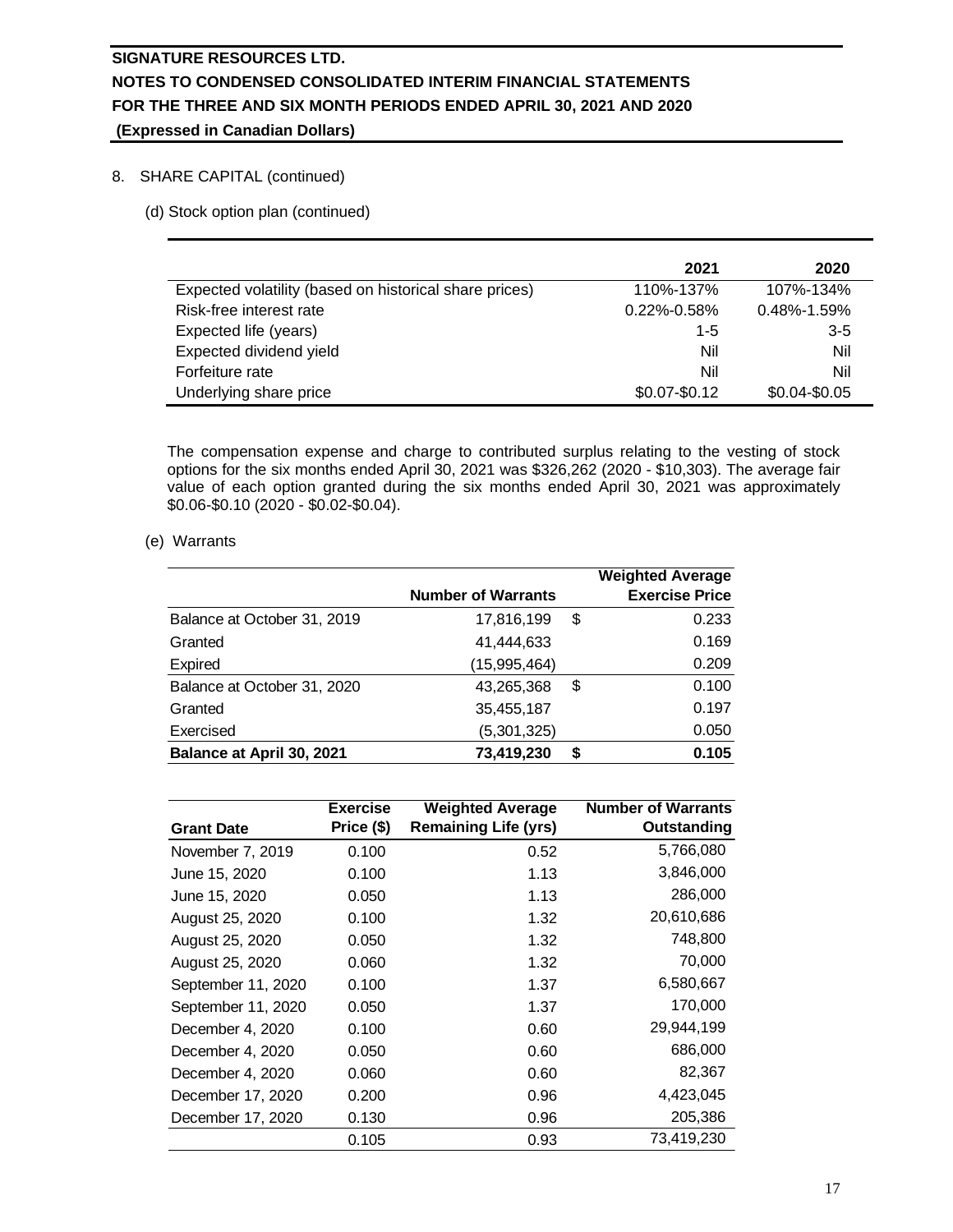## 8. SHARE CAPITAL (continued)

(e) Warrants

The fair value of the Company's warrants issued was estimated using the Black-Scholes option pricing model using the following assumptions for the periods ended April 30:

|                                                        | 2021              | 2020  |
|--------------------------------------------------------|-------------------|-------|
| Expected volatility (based on historical share prices) | 132%              | 99%   |
| Risk-free interest rate                                | $0.24\% - 0.27\%$ | 1.65% |
| Expected life (years)                                  | $1 - 1.33$        | 2     |
| Expected dividend yield                                | Nil               | Nil   |
| Forfeiture rate                                        | Nil               | Nil   |
| Underlying share price                                 | $$0.13 - $0.15$   | 0.05  |

## 9. ACCOUNTS PAYABLE AND ACCRUED LIABILITIES

|                                           |   | As at April 30, | As at October 31, |
|-------------------------------------------|---|-----------------|-------------------|
|                                           |   | 2021            | 2020              |
| Accounts payable                          | S | 409.009 \$      | 546,828           |
| Accrued liabilities - ENDM <sup>(1)</sup> |   | 884.325         | 884,325           |
| Other accrued liabilities                 |   | 30,000          | 160,029           |
|                                           | S | 1,323,334       | 1,591,182         |

(1) Prior to the acquisition of Signature Exploration Ltd. and the Lingman Lake Property, the Ministry of Energy, Northern Development and Mines ("ENDM") had requested the removal of certain above ground storage tanks containing approximately 800,000 litres of fuel that was considered a mine hazard. Due to the failure of the prior owners to comply with ENDM's request for it to be cleaned up, ENDM took action and managed the disposition of the fuel at a cost of \$884,325.

### 10. REHABILITATION PROVISION

The rehabilitation provision represents the legal and contractual obligations associated with the eventual closure of the Company's mining operations either progressively or at the end of the mine life. These obligations consist of costs associated with reclamation and monitoring activities and the removal of tangible assets from the Company's mining sites. Although the Company has had limited exploration, historical work done by other companies has resulted in the ENDM issuing an order to the Company requiring the filing of a closure plan. The Company has not yet prepared a formal closure plan, but has cost estimates for certain tasks which will be required to be completed as part of the request from ENDM and has hence recorded a rehabilitation provision based on these preliminary estimates.

At April 30, 2021, the total amount of the Company's rehabilitation provision was estimated, at initial recognition, to be \$230,000 and is expected to be incurred in 2 years. The present value of the rehabilitation provision at April 30, 2021 has been estimated at \$273,847 (October 31, 2020 - \$273,847). Additional costs that cannot be estimated may be required. A summary of the Company's rehabilitation provision is presented below: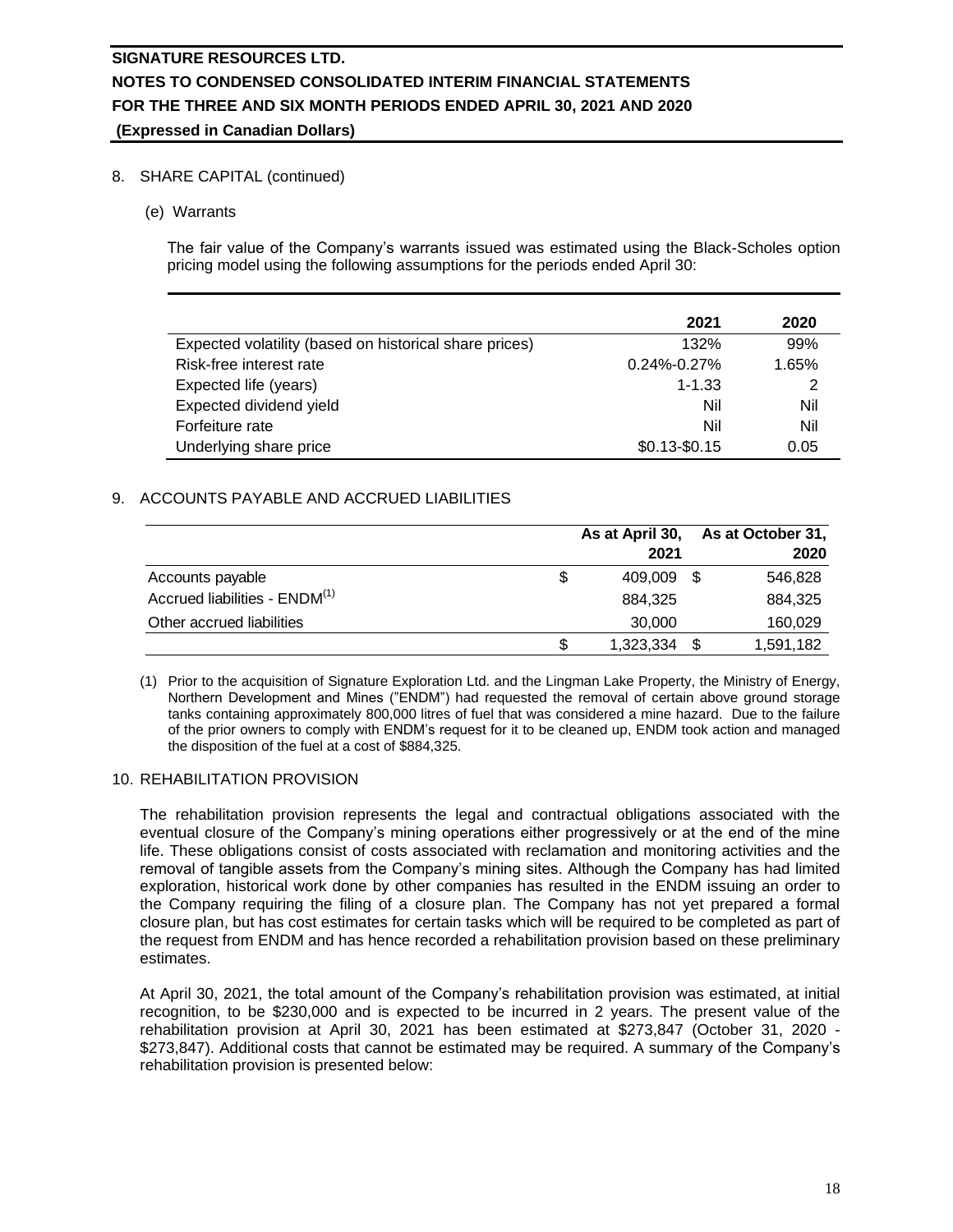## 10. REHABILITATION PROVISION (continued)

|                                | As at April 30, | As at October 31,<br>2020 |         |
|--------------------------------|-----------------|---------------------------|---------|
| Balance at beginning of period |                 | 273.847                   | 273.847 |
| Accretion expense              |                 | -                         | -       |
| Balance at end of period       |                 | 273.847                   | 273,847 |

### 11. PROMISSORY NOTE

On June 3, 2019, the Company issued a promissory note for a principal amount of \$164,000, which matured on September 1, 2019. The Company signed an extension through September 30, 2020. The note bears a fixed interest rate of 8% per annum on the unpaid portion of the principal amount until fully repaid, accruing on a monthly basis and payable on the maturity date. During the year ended October 31, 2020, the Company repaid the full principal amount including interest of \$182,315. Total accrued interest for the six months ended April 30, 2021 is \$Nil (2020 - \$6,896).

## 12. COMMITMENTS AND CONTINGENCIES

As at April 30, 2021, the Company has recorded a rehabilitation provision for its environmental liabilities (Note 10).

The Company's exploration and evaluation activities are subject to various laws and regulations governing the protection of the environment. These laws and regulations are continually changing and generally becoming more restrictive. The Company has made, and expects to make in the future, expenditures to comply with such laws and regulations.

As at April 30, 2021, the Company is required to incur the remaining \$1,583,770 of eligible expenditures in respect of its December 4, 2020, December 17, 2020, and March 18, 2021 flow-through financings by December 31, 2021 (Note 14).

## 13. MANAGEMENT OF CAPITAL

The Company considers its capital structure to include the components of shareholders' equity. Management's objective is to ensure that there is sufficient capital to minimize liquidity risk and to continue as a going concern. As the Company's properties are in the exploration and evaluation stage, the Company is currently unable to self-finance its operations. Although the Company has been successful in the past in obtaining financing through the sale of equity securities, there can be no assurance that the Company will be able to obtain adequate financing in the future, or that the terms of such financings will be favourable.

The Company's capital management objectives, policies and processes have remained unchanged during the periods ended April 30, 2021 and 2020. The Company is not subject to any capital requirements imposed by a lending institution or regulatory body, other than of the TSX Venture Exchange ("TSXV") which requires adequate working capital or financial resources of the greater of (i) \$50,000 and (ii) an amount required in order to maintain operations and cover general and administrative expenses for a period of 6 months.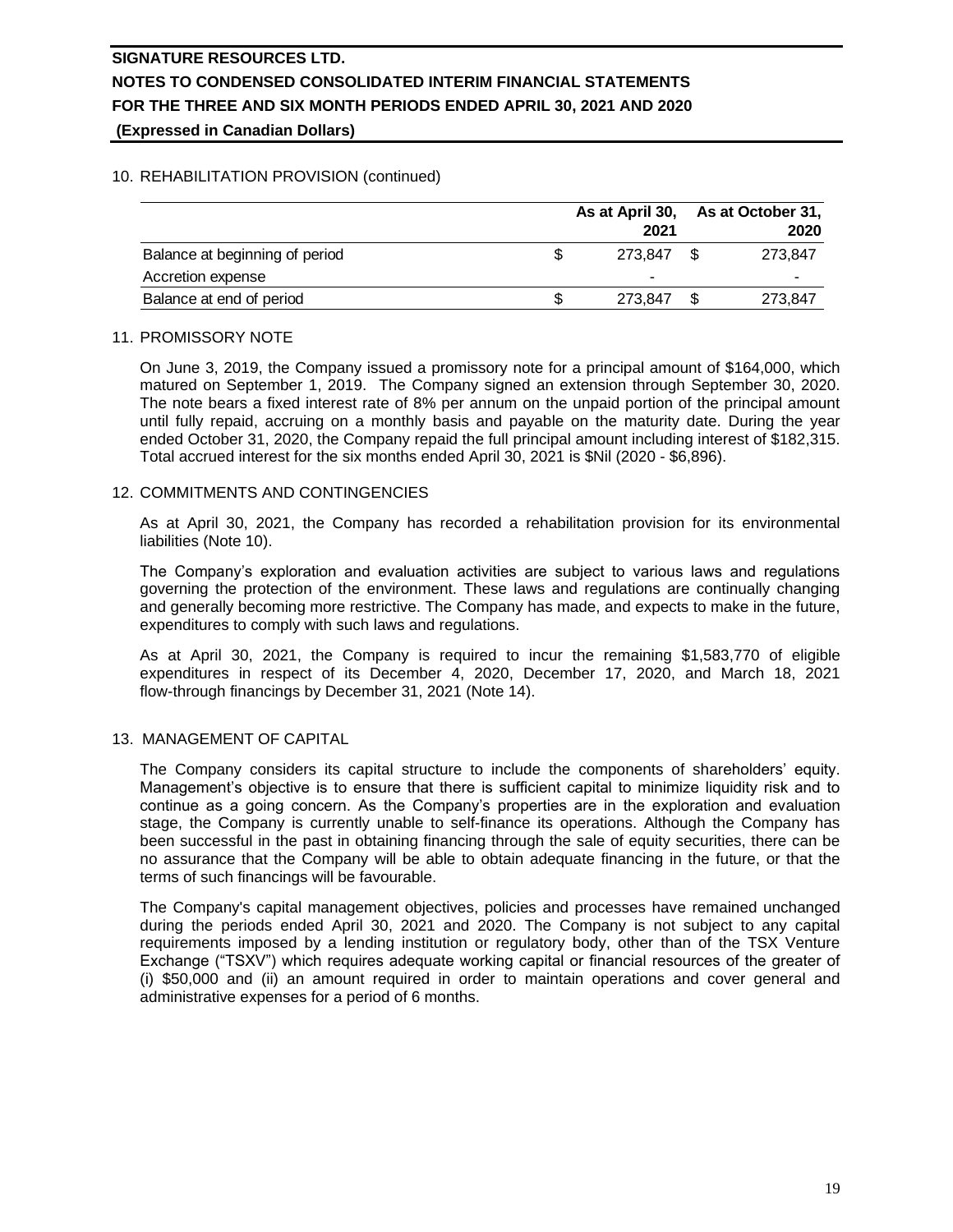## 14. DEFERRED PREMIUM ON FLOW-THROUGH SHARES

The premium paid for flow-through shares in excess of the market value of the shares without the flow-through features is initially recognized as a liability. The liability is subsequently reduced and recorded in the condensed consolidated interim statement of loss on a pro-rata basis based on the corresponding eligible expenditures that have been incurred. Total premium liability of \$279,864 was recognized in respect of the December 4, 2020 and December 17, 2020 flow-through financings (Note 8).

During the six months ended April 30, 2021, \$254,389 (2020 - \$Nil) of the deferred premium liability was recognized as income in the interim condensed consolidated statements of loss and comprehensive loss.

As at April 30, 2021, the total premium liability remaining was \$25,475 (October 31, 2020 - \$Nil) and total remaining commitment was \$1,583,770 (October 31, 2020 - \$Nil) (Note 12).

### 15. FINANCIAL INSTRUMENTS

#### *Categories and fair value of financial instruments*

The Company's financial instruments consist of cash, investments, amounts receivable, and accounts payable and accrued liabilities. The carrying values of the Company's short-term financial assets and liabilities approximate their fair values due to their short periods to maturity.

The following table summarizes the categories and fair values of the Company's financial instruments:

#### **As at April 30, 2021**

|                                          | <b>Carrying Value</b> |                          |                       | <b>Fair Value</b> |  |
|------------------------------------------|-----------------------|--------------------------|-----------------------|-------------------|--|
|                                          | <b>FVTPL</b>          | <b>FVTOCI</b>            | <b>Amortized Cost</b> | Total             |  |
| <b>Financial Assets and Liabilities</b>  |                       |                          |                       |                   |  |
| Cash                                     | -                     | $\overline{\phantom{0}}$ | 1.443.599             | 1.443.599         |  |
| Investments                              |                       |                          | 1.500.000             | 1.500.000         |  |
| Amounts receivable                       |                       |                          | 217.104               | 217.104           |  |
| Accounts payable and accrued liabilities |                       | $\overline{\phantom{0}}$ | (1,323,334)           | (1,323,334)       |  |

#### **As at October 31, 2020**

|                                          |              | <b>Carrying Value</b> |                       |            |
|------------------------------------------|--------------|-----------------------|-----------------------|------------|
|                                          | <b>FVTPL</b> | <b>FVTOCI</b>         | <b>Amortized Cost</b> | Total      |
| <b>Financial Assets and Liabilities</b>  |              |                       |                       |            |
| Cash                                     | -            | -                     | 462.184               | 462.184    |
| Amounts receivable                       |              | -                     | 63.100                | 63.100     |
| Accounts payable and accrued liabilities | -            | -                     | (1.591.182)           | ',591,182) |

### Credit Risk

Financial instruments that potentially subject the Company to concentrations of credit risks consist principally of cash. To minimize the credit risk on cash the Company places the instrument with a high credit quality financial institution.